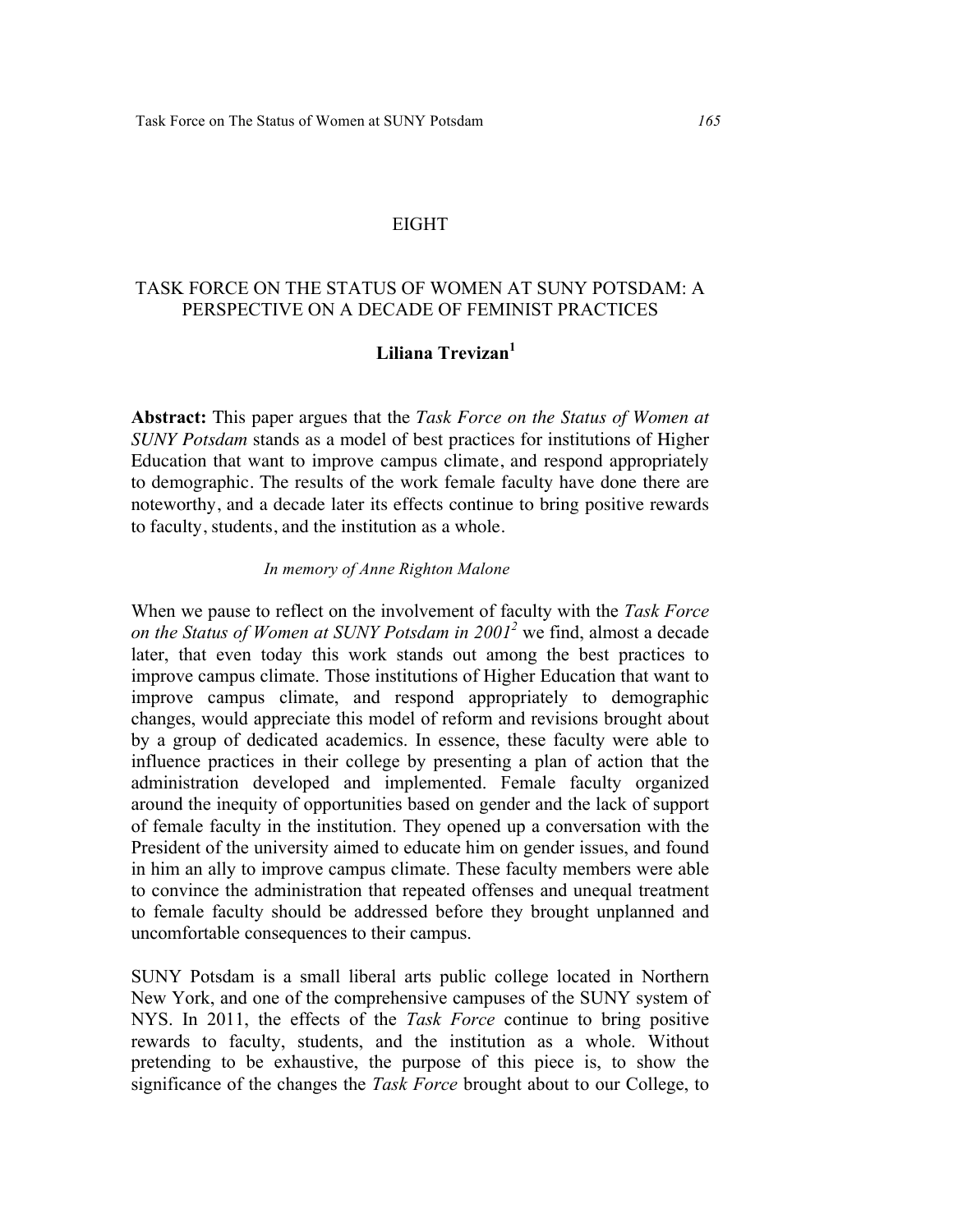describe the process through which we achieved such positive outcomes, and to explore a few of the rough areas that may frame the next conversations on feminist practices in an academic setting. To introduce the matter, we need to remind ourselves that our practice has contributed to make SUNY Potsdam a better place for all, regardless. As bell hooks (2003) would state, no matter what the shortcomings, "(we) made our voices heard, we made our presence felt. And much has changed" (p. 183).

In 1999 34% of faculty members at SUNY Potsdam was female, counting only seven full professors among them, and now in 2009, 42% of faculty is female<sup>3</sup> with a headcount of 24 (35%) now being at the Full professor rank,<sup>4</sup> while at the Assistant level is at a  $50\%$  to  $50\%$  ratio.<sup>5</sup> In 1999 there was not a single academic department led by a woman and now, a decade later, 55 % of department Chairs are female.<sup>6</sup> Only three departments had departmental bylaws in 1999, and now all of them do, while many include guidelines for tenure and promotion. In 2002 the college hired a Provost who is actively engaged in feminist scholarship, and there are also female colleagues in meaningful and part-time jobs in administration, as on the most important committees, and in the Faculty Senate. These changes are significant, substantial, and undeniable. Not only has SUNY Potsdam campus climate changed for the better, but also the way that those changes have affected our curriculum, our programs, and our pedagogies has brought about numerous rewards to the institution in the last decade.

In May of 2000 we sent a letter to John Fallon III, then President of the College, requesting him to appoint a Commission on the Status of Women, and we suggested that it should be modeled on the University of Buffalo. We also recommended that it be charged with producing a document that would evaluate the working condition of female faculty, and also present the administration with a list of suggestions to improve the campus climate for women and to insure a more equitable treatment at SUNY Potsdam.

Since we had been working on climate issues for a decade under the umbrella of a Women's Caucus, we had already deliberated and collected anecdotal evidence about the most pressing issues on campus. Now we ranked our concerns in order of perceived importance, the first ones being: consistency in tenure-promotion standard procedures, mentoring for female junior faculty, the absence of female department Chairs, and a serious review of pay-equity issues.

Other issues mentioned in that letter were merit pay, recognition and awards, and the need for workplace flexibility regarding family life needs, none of which will be addressed here. The letter was signed by thirty tenured faculty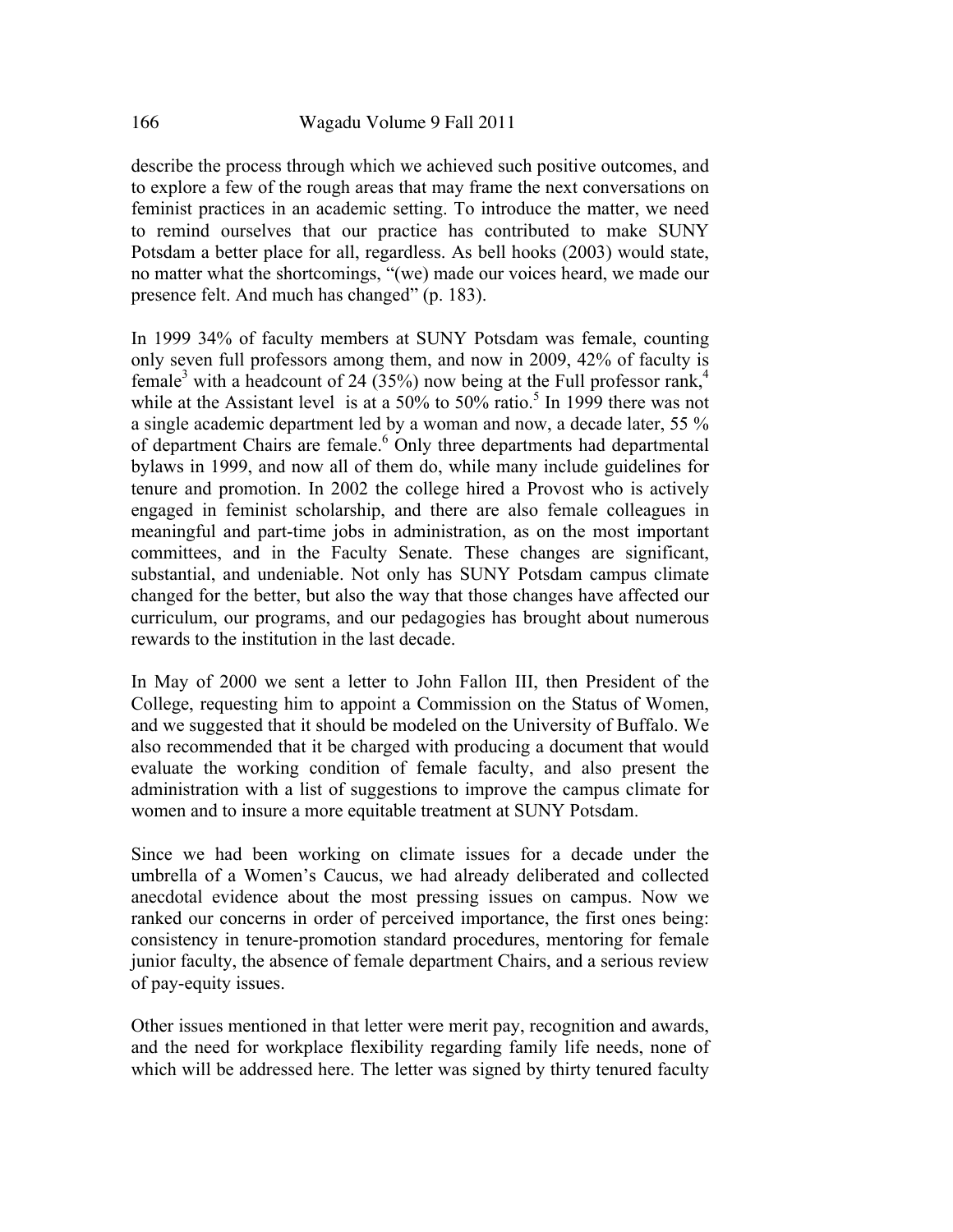members, since we suggested our untenured faculty not to sign it. This proved to be an effective strategy and a successful decision, but also one that brought some tension among us and made us lose a certain degree of credibility from a few junior faculty members at the time. I believe we may have regained in that terrain later on.

We had worked systematically educating the College Administration on women's and gender issues for five years; from April of 1994 when the first "Plenary of Women" had invited the administration to a public forum to discuss our issues, to December 1999 when an article on *MIT Report on The Status of Women<sup>7</sup>* published by the *Chronicle of Higher Education* inspired us and opened the door to a formal presentation to the administration. We held conversations with the Provost, with the director of Human Resources and with the President; and I will refer later in the paper to other strategic sessions we prepared for the President. Needless to say, the MIT Report provided us with the framework by which we were going to operate if we wanted a similar success story on our own campus. We were to start from the standpoint of accepting that "gender bias in the 90's is not your mother's sex discrimination – it operates in a 'stealth like way' and unintentional as it may be, though, it can have devastating effects on women's careers" (p.1). By the time the President received us with the signed letter in his office, he had learned already about the issues and accepted graciously our request for clerical support, and gave us open access to relevant institutional data. Our letter was specific about the Task Force composition, and timeline, as well as about asking for assurance that our work would be considered valuable service to the College, even if the nature of the report results were controversial. By that time we had already gathered much of the information in some areas, but had to work hard to complete a report in others; the revision of salary inequities was most difficult because of the many factors to consider and the contradictions we found in several models we consulted. Realizing the significance of our task, we worked diligently and produced what we called a Preliminary Report on the Status of Women in SUNY Potsdam.

The Preliminary Report representing "one year's work by the members of the Task Force on the Status on Women" was presented to President Fallon in August of 2001. We requested, gathered, and obtained pertinent data regarding gender issues on campus, then spent months analyzing and also producing some additional data where there was none available, (e.g. in the year 2000 and during previous years no one single academic department was headed by a female faculty in the entire college). The questions posed to the Task Force then were: Do female colleagues want to be Chairs of Academic Departments? Is the current system not allowing for them to become Chairs?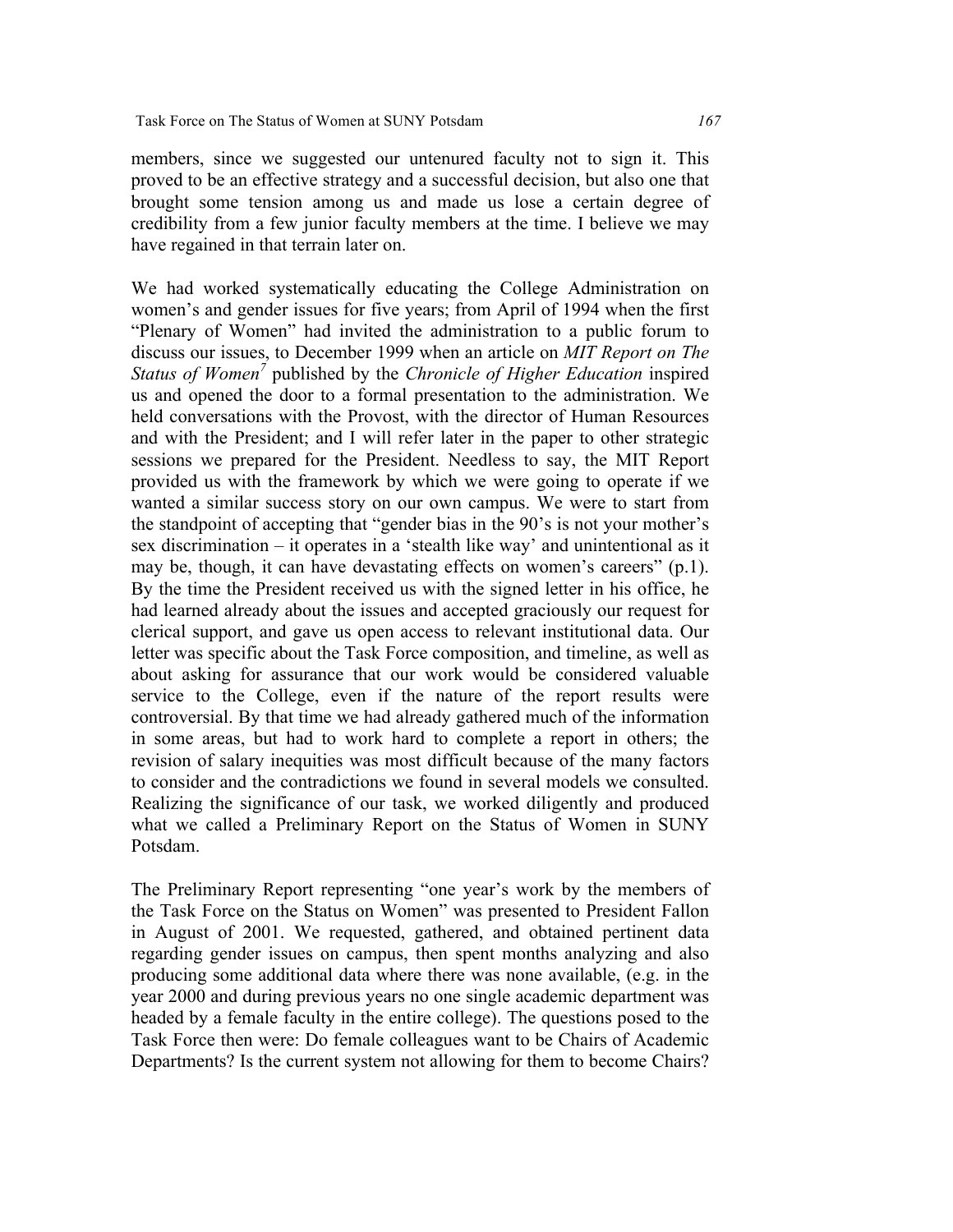Is this an issue of inadequate compensation that affects all faculty, male and female?" <sup>8</sup>

After a year of work, the Task Force finished what was the first part of its job and presented the President of the College with several recommendations. Perhaps the most obvious was that the campus needed to take gender issues more seriously, and to be able to commit to a plan of improving the general climate for women on campus. The Task Force recommended to President Fallon that the College undertake serious research to produce adequate data on gender issues. The Task Force recommended that an independent third party, a specialized analyst in the area, render a specific study. Specific recommendations in each area were proposed to the President in order to assess the status of women on our campus. The *Preliminary Report* included a preamble, an introduction, and a separate report for each of the seven charges, a list of all recommendations, and an action agenda.

We continued to work in concordance with AAUW sponsoring three public debates after the Task Force Report of 2001, and those well planned and widely attended events were significant vehicles to disseminate our work. Perhaps much of our impact resulted from the empowering position of knowing we had an informed document to back our claims, and also the fact that we knew we were now conversant with the administration, to which we were able to comment on hiring practices, recognition methods, student evaluations and more This legitimization we achieved was remarkable if we consider that we are UUP members in a unionized state system of Higher Education. *Improving the Campus Climate for Women faculty and professionals, a* Four-College Forum on the status of Women held at St. Lawrence University  $(2002)^9$  was perhaps the most successful one; then a Forum on the Status of Women in Academia (Fall  $2004$ )<sup>10</sup>, and one on Family Friendly Workplace Policies<sup>11</sup> in Potsdam in 2005. All the events were extremely well attended and had local press coverage thanks to the protective umbrella that co-sponsoring with the local branch of AAUW gave us, since we were then able to publicize and plan events with less restrictions and receive attention from the local community. The connection to AAUW not only gave us visibility in the region, but also provided concrete support by accepting our invitation to come to speak to the administration of the four colleges in the area (we organized visits of the NYS LAF colleges representative and LAF to the office of the colleges' presidents and vicepresidents). By the same token, we invited women's studies colleagues from other institutions that were able to help us educate the administration, and the President in particular, regarding the seriousness of gender inequity in Higher Education.<sup>12</sup> These conversations in the area colleges resulted in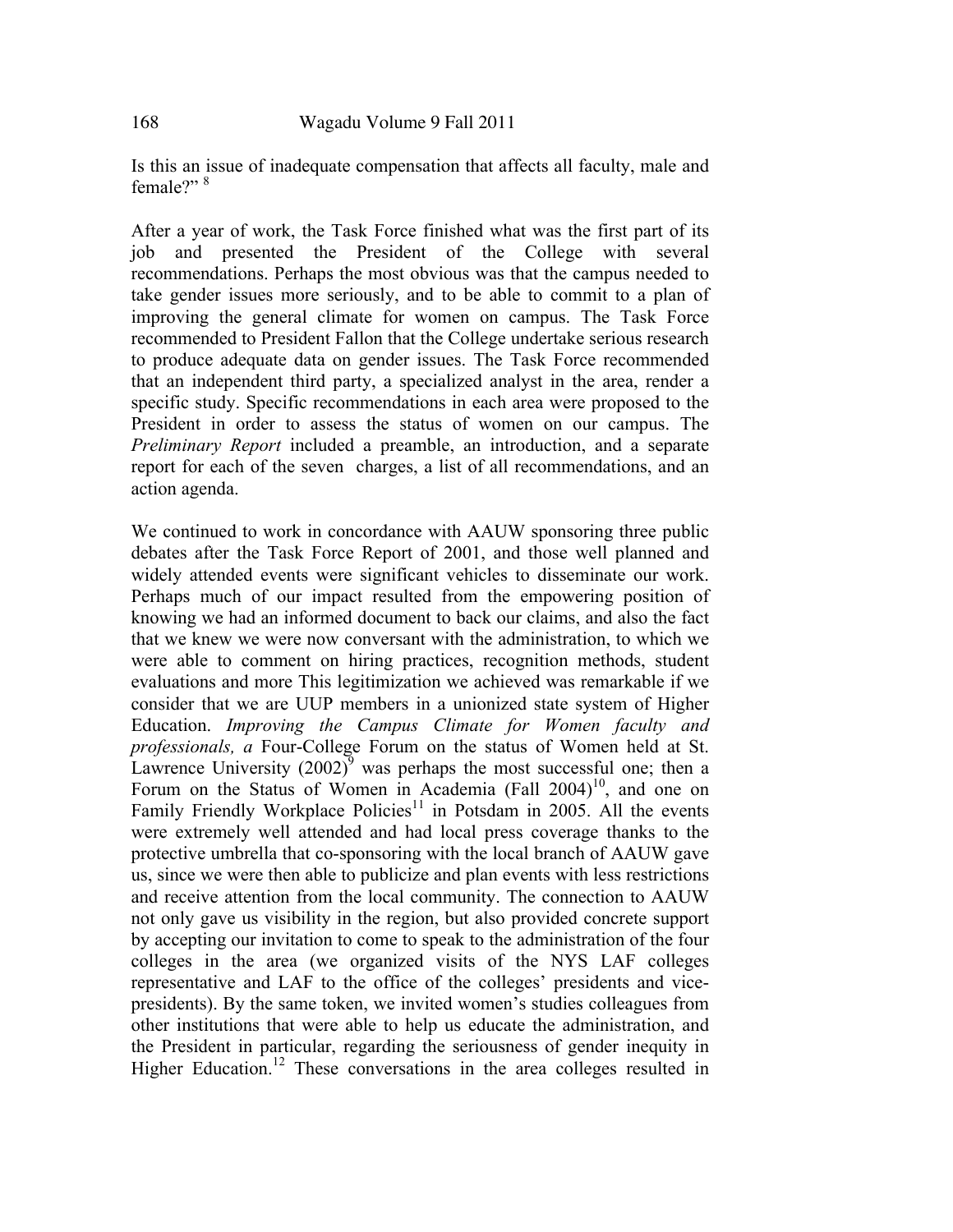noticeable changes in the four colleges, such as having the first female faculty member was appointed head of an engineering department at Clarkson University, women's studies classes offered at SUNY Canton, revisions made to the colleges' sexual harassment policies, and the local award system at SUNY Potsdam revised. These events all counted along with the support of a female Provost who was hired in 2002, and for whose hiring we believe our influence was important. In fact, Provost Madden has publicly said that reading the Preliminary Report was significant for her to accept the job offer. The report offered her a guidance as to what the women's view of the institution's needs was at the time.<sup>13</sup>

The Task Force worked continuously until 2006. At that time, we were producing a Report, and checking each of the recommendations in our original document. Regrettably, that report was never finished as we experienced the death of our dear colleague Anne Malone, co-chair of the Task Force; then other circumstances led me and other colleagues away from the project. Also, the inauguration of a new President in 2007 and the 2008 announcement of a plan for a teaching load reduction lent a positive tone to the campus climate; which in turn led us to see less of a need for our work to continue. Regrettably, from 2009 until now the extraordinary hardship of the economic situation of the State of New York and its University System these last years has made those promises impossible to concretize, and has demoralized our campus.

Having given a brief description of the work we did, I hope now that the following specifics would help to explain the success that in my view qualifies the Task Force on the Status of Women at SUNY Potsdam as an example of best practice in an academic setting.

There was a core group of feminist colleagues that provided institutional continuity for more than a decade, while the Women's and Gender Studies Program developed and grew academically, giving women's and gender issues more acceptance within the local culture, and offering a legitimate space for feminist faculty pursuits. The lasting and fruitful coalition with the local  $AAUW^{14}$  allowed us to work together with colleagues from the four colleagues in the area, to establish contact and gather support in the town and the state. Thus, our issues were conversant with the larger community. In addition, we were fortunate to be able to count on colleagues from SUNY who gave us support and shared their own experiences with us.<sup>15</sup>

The recommendations we focused on were those few that required mostly political good will from the administration and that gave the college a big return in changing the image of the institution. We were not only willing to sit at the table and negotiate specifics with the President, and later talk with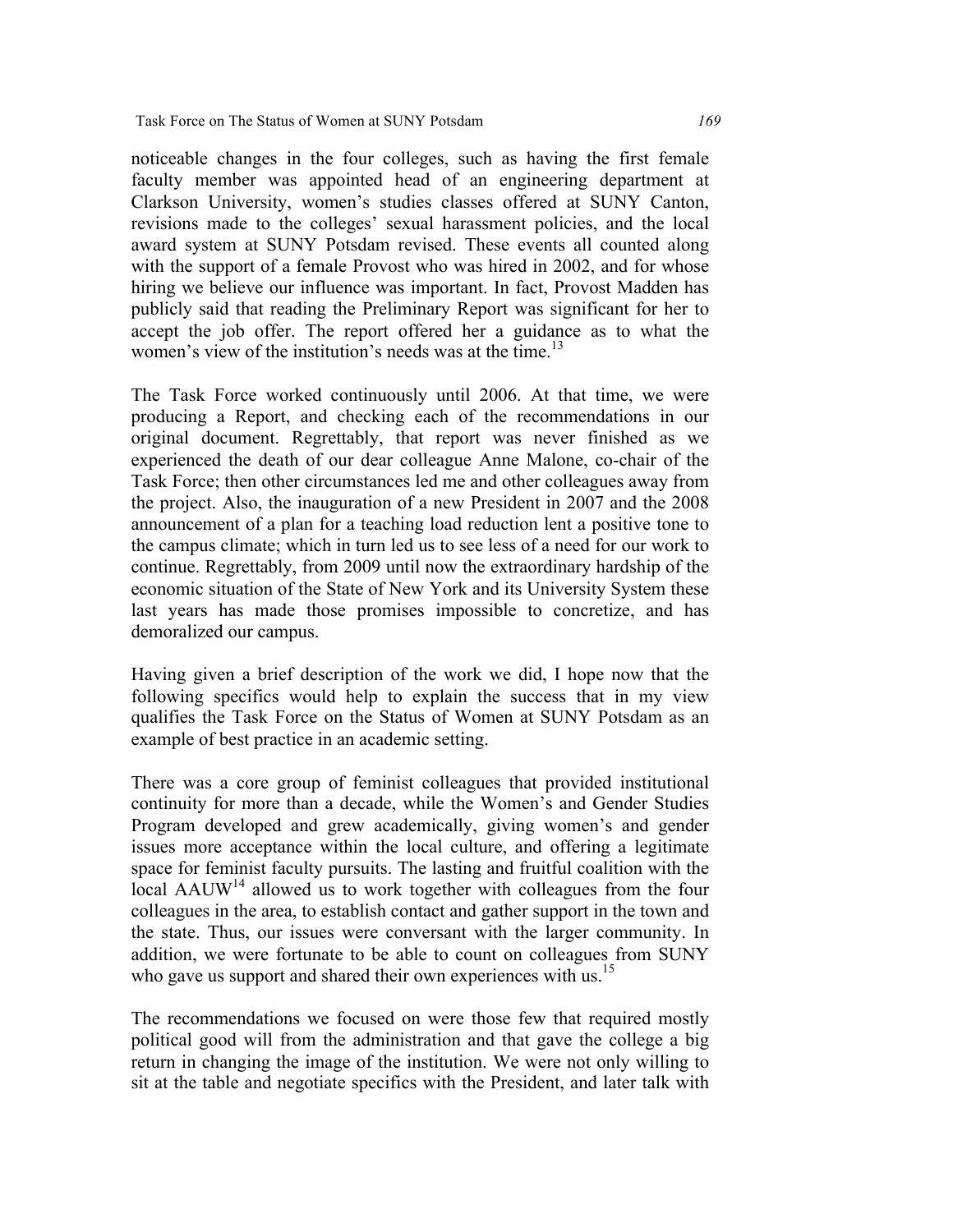the Provost, the Deans and HR—we set about proactively informing them, and offered a genuine opportunity to endorse changes on their own agenda. In the end, a proposal that was clearly fueled by grass-root feminist practices was flexible enough to welcome shared ownership of it. We gave credit to a President that allowed himself to be educated, and who also understood the value that this particular investment was to report to the institution, and to the Deans that acted promptly to do what they could. We of course understood that the hire of our Provost was both, influenced by the cultural changes we had just attained, and a catalyst for more change yet to come.

Finally, we can't forget the seriousness of purpose and the attention to details that gave legitimacy to our work: the lunches paid for by the Office of the President, the written document with copies distributed to departments from his office, the initial letter of appointment, the regular formal reports to Faculty Senate, the timely and well prepared press releases, the legitimate space that a few of us had gained in the local community as members of the board of AAUW, as well as the close contact we had with the NYS representatives of that organization, and also, the fact that we understood the Task Force as part of our day job.

Most of our recommendations have been now addressed by the administration, and the campus is today no longer the place it once was. The climate has changed considerably. Data now show more women at the Full professor and Associate levels, new awards have been created, practices have changed, description of jobs have changed, and, although not totally resolved, salary equity has been improved. Our current Provost has brought more positive changes, such as a state-of-the-arts family-friendly policy and other initiatives in which newly tenured female faculty members also played an important role.

This said, a few of our recommendations remain unresolved and still need addressing. For instance, the tenure and promotion procedures have received attention, and having new departmental bylaws have helped the process, in addition to the cultural change, so problems have not been as many and as evident as they were before. Nevertheless, the overall problem of inconsistent messages between individual departments guidelines and Deans expectations still confuses, scares, and sometimes traps unaware junior faculty. There is a need for procedures to be consistent.

Mentoring for junior faculty has also been revised and a system has been established at the Office of the Deans level; the system is established at a level too close to the faculty, when we had advised it to be housed at the Provost level. In various instances the process is not taken seriously enough,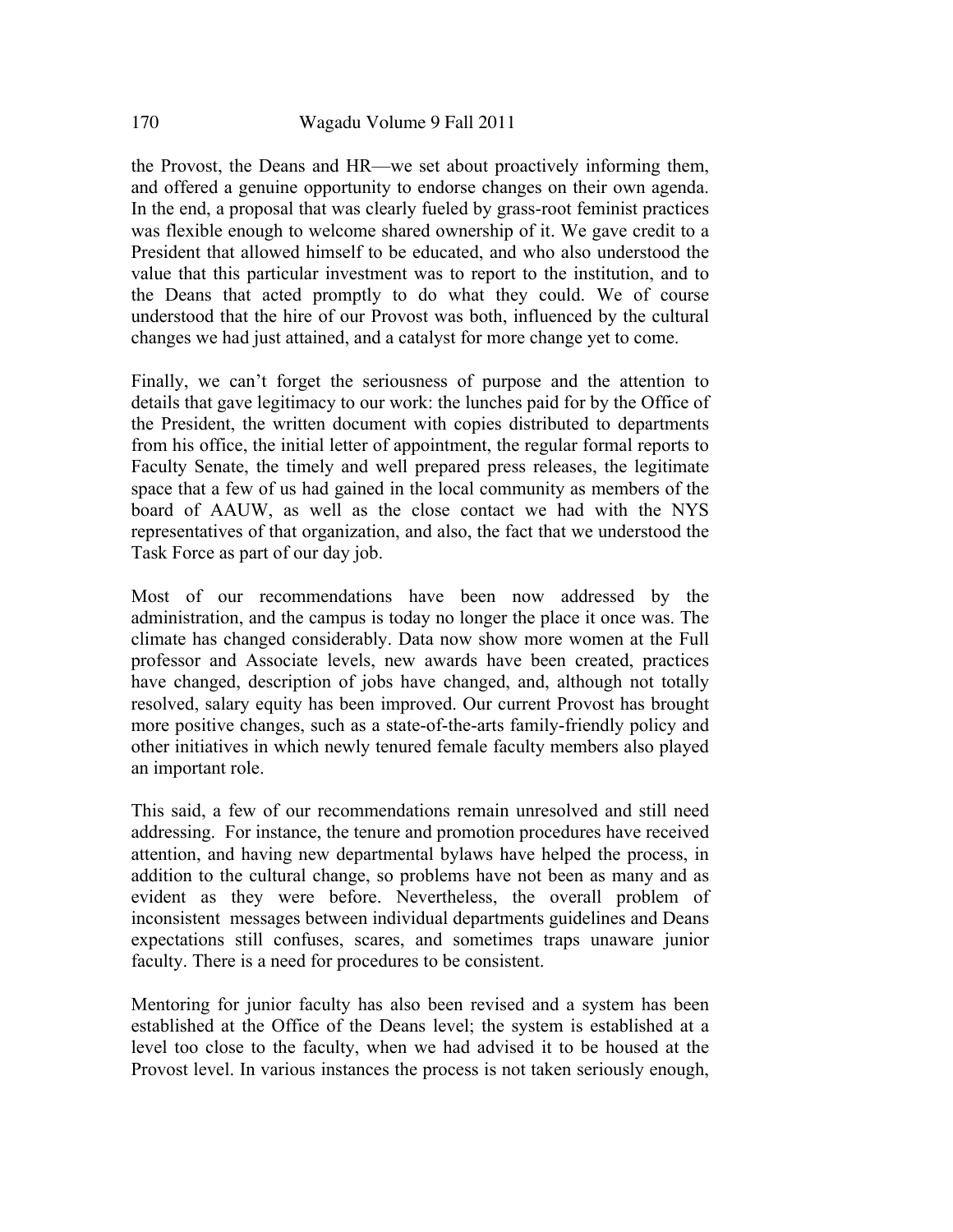Task Force on The Status of Women at SUNY Potsdam *171*

since there is not follow-up other than a letter. The rest is left completely to the individual mentor, and it has failed to work effectively in several cases. The Task Force had recommended a system that would be flexible enough so people could opt-out if wanted, but that would be monitored, regarded, and respected so untenured faculty would trust that they would benefit from it. In our view, it was most important that the program be housed in the office of the Provost, thus the candidate would benefit from an administrative layer of distance between their performance and the mentor. The most careful process must include that the mentor assignment should consider issues of race, age, and gender. The Program that the Office of the Provost has for First Year faculty members is a good mentorship vehicle, but not enough for the necessary follow-up for the six years until tenure.

The need for a more comprehensive review of salary equities, and a revision of the formula used to calculate it, still remain. Our experience suggests that close-up interviews with those most affected individuals would gather information on their level of satisfaction with the changes that took place addressing, at least partially the issue of salary disparity.

To have a Task Force that every ten years revises and compares notes regarding issues of difference on campus is a healthy practice that should be adopted if an institution wants to keep track of their own practices. The need for feminists to be vigilant is the best guarantee that changes will continue to happen and be applied.

However, regardless of the number of issues that still need to be addressed at SUNY Potsdam concerning specific gender issues, the campus climate is radically different ten years later, and the culture of the campus shows the change.

Knowing that, let's now focus on anticipating the next questions that will arise once the most basic gender issues have been addressed in our institution. It's a major challenge from a feminist perspective to analyze the quality of the changes we helped to bring -forward. Beyond the mere change in data, we need to ask ourselves if we can honestly say that our institution is now a better institution overall, that offers better educational opportunities to our students, and it is also a better workplace than it was before.

Since the answer is twofold, we can see how much positive changes have created more and better educational opportunities for our students. A diverse faculty achieving tenure has been able to offer new courses, create new programs, teach more Learning Communities, do more interdisciplinary work, and demonstrate innovation in curriculum and pedagogy. The College now can also count on a strong majority of the faculty for servicing the needs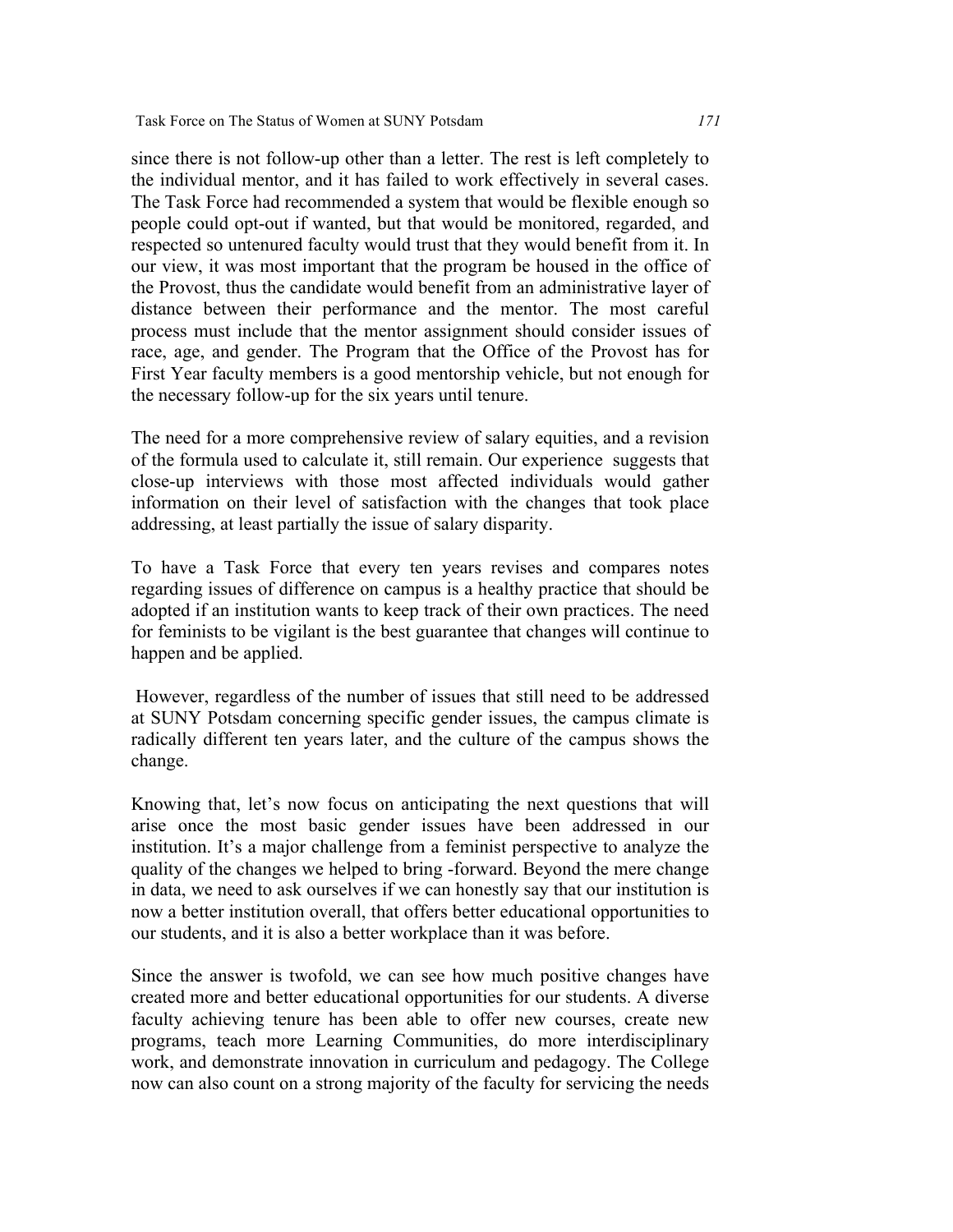of the institution. Students, the College, the system, and the community have all benefited ostensibly. These are all elements that can show the measure of our success.

One of the most noticeable changes the Task Force brought to SUNY Potsdam and one that definitively transformed the workplace was the increase in number of women accessing the role of Department Chair. The change here was extraordinary and impacted the College and the local community, who had been informed of the situation by a headline in the local newspaper about Arts and Sciences not having one single department headed by a woman.16 Less than a year later, the School had appointed eight women as Chairs, and visits to Arts and Sciences Council and the Councils of Chairs are a clear demonstration that the culture of the place had changed. We can take those numbers and read the success of the work we did. Nevertheless, one should also be interested in finding out in what ways even the most evident gains exhibit the contradictory nature of feminist work in academia. At the time we initiated our work we saw the all male structure that didn't favor female faculty progress. Ten years after having gender parity at that level, we can see that there are many other factors that make the position unfavorable to the advance of women and minorities . Departments seem to resist change, and while several colleagues --- men and women – have tried to create the basis for a more inclusive environment, some have fit comfortably into the rigidity of the position as well. This shows that change in academia is not only a question about access, which perhaps we would not have understood or admitted ten years ago.

How do we measure success? 17 I would argue that a feminist perspective would reinforce the facts that created tangible changes; and as we had said before, our recommendations had all been implemented, in one way or another; that is success, in particular because our agenda came from a grassroot movement within the institution that did all the work and pushed the university to be better for its own good; we believe that those changes have indeed benefited all members of our community, not only women. Recognizing the enormity of our achievement, a feminist position also forces us to ask the next questions, and do the follow-up to the activist work that opened more spaces for women in the institution. Though many female faculty members at SUNY Potsdam now have access to move-up in their professional careers, have access to decision making spaces, receive compensation in teaching load and money, and have an input in implementing ideas, it is apparent that the follow-up work must not focus on gains of specific individuals. All of that is important, but we should also ask, and perhaps focus on, how much positive changes have occurred at the level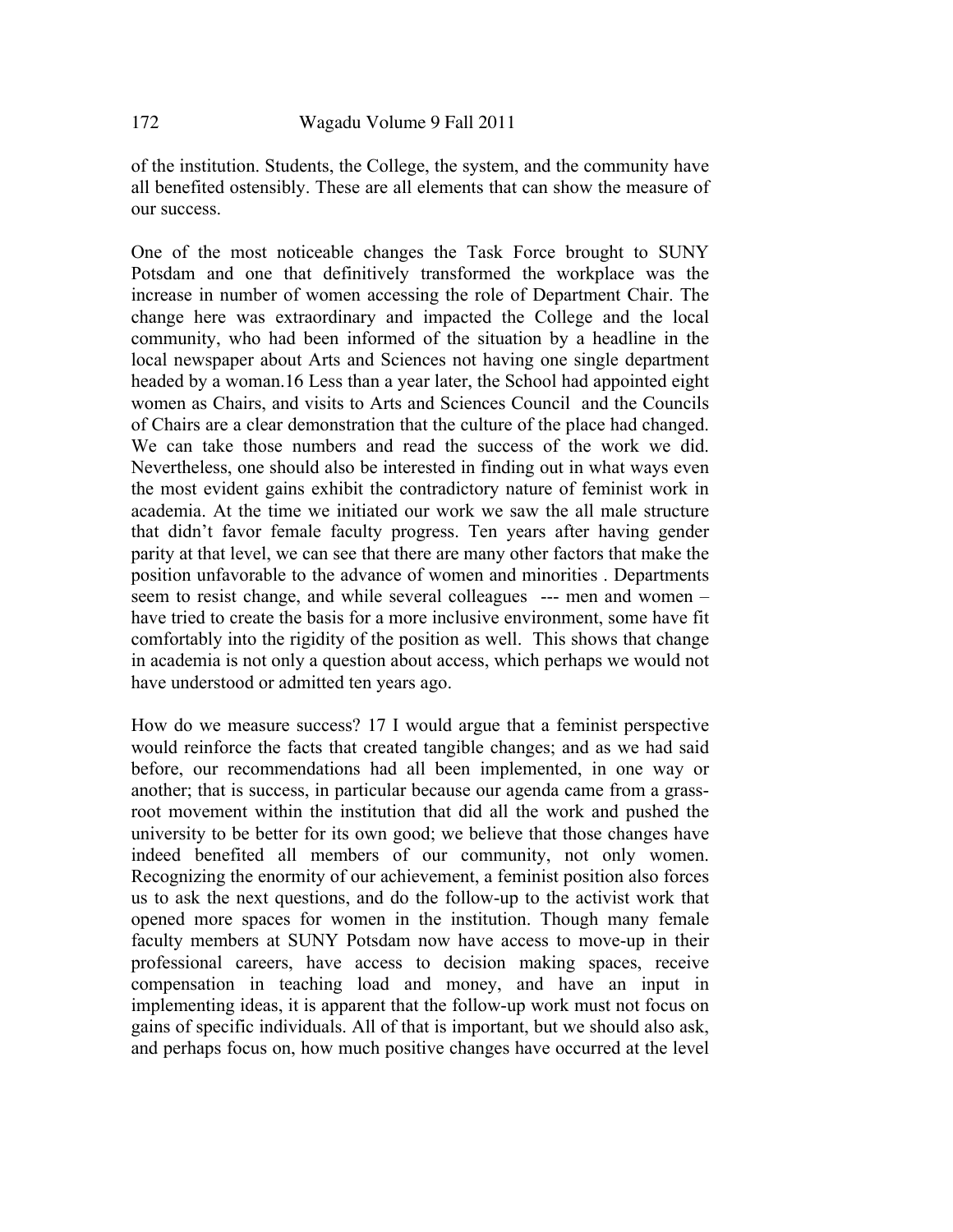of academics, and if they have led to changes to the curricular core mission of the institution.

We do not intend to disregard the obvious fact that female faculty members are now more visible role models, so our students can see women in more prominent jobs, which is all the more important in a public institution of Higher Education that serves a high percentage of first-generation students. If what we wanted was to create a more inclusive workplace, we can be satisfied with our work. I do trust also that a larger number of female tenured faculty has made it possible for the place to appear perhaps more welcoming to faculty of color or of a diverse background.18 In that sense, now that women are in institutional positions that may allow them to voice their values, we can expect them to introduce a level of change that would aim to transform the institution. Real change will mean not only fostering a positive campus climate for those that work in it, but also providing abundant opportunities for students to immerse themselves in the ideals of inclusiveness, innovation, participation, interdisciplinary work, global and local connections, as well as a commitment to service and social justice.

When we solve the concerns about access and representation of women in the workplace it is necessary to account for how we measure success in the field. These questions should trigger further development in understanding women in academia. At this stage, we can only attest to certain level of discomfort with the outcomes of this process, and put forward a few observations regarding the role of women as department Chairs. One of them would be that women have appeared to act more in isolation than their male counterparts; in effect, most new Chairs have seemingly approached their job in an individual manner, and we have not observed the development of a network. Perhaps this has resulted from having little experience or lack of training on how to delegate or seek help from colleagues and at the same time exercise leadership and authority. A more collaborative leadership would foster more interdepartmental work, and would devote less time and efforts directed to consolidate and strengthen the uniqueness of each individual department. The newly created minors may be an indication of interdisciplinary work in the last decade, and is clear that they reflect more niches in a discipline rather than intersections of academic interest, with the exception of the new Service Learning program that is a collaborative effort led by a female Chair of department. Consistent with this observation about departments keeping the focus on uniqueness rather than on intersectionalilty, we can also mention that most Chairs seem to show a pragmatic alignment with the Deans in a more traditional understanding of the departments' academic mission, while they have shown active resistance to the academic innovation that at SUNY Potsdam has come from the Office of the Provost. The scarcity of resources experienced as a result of the worst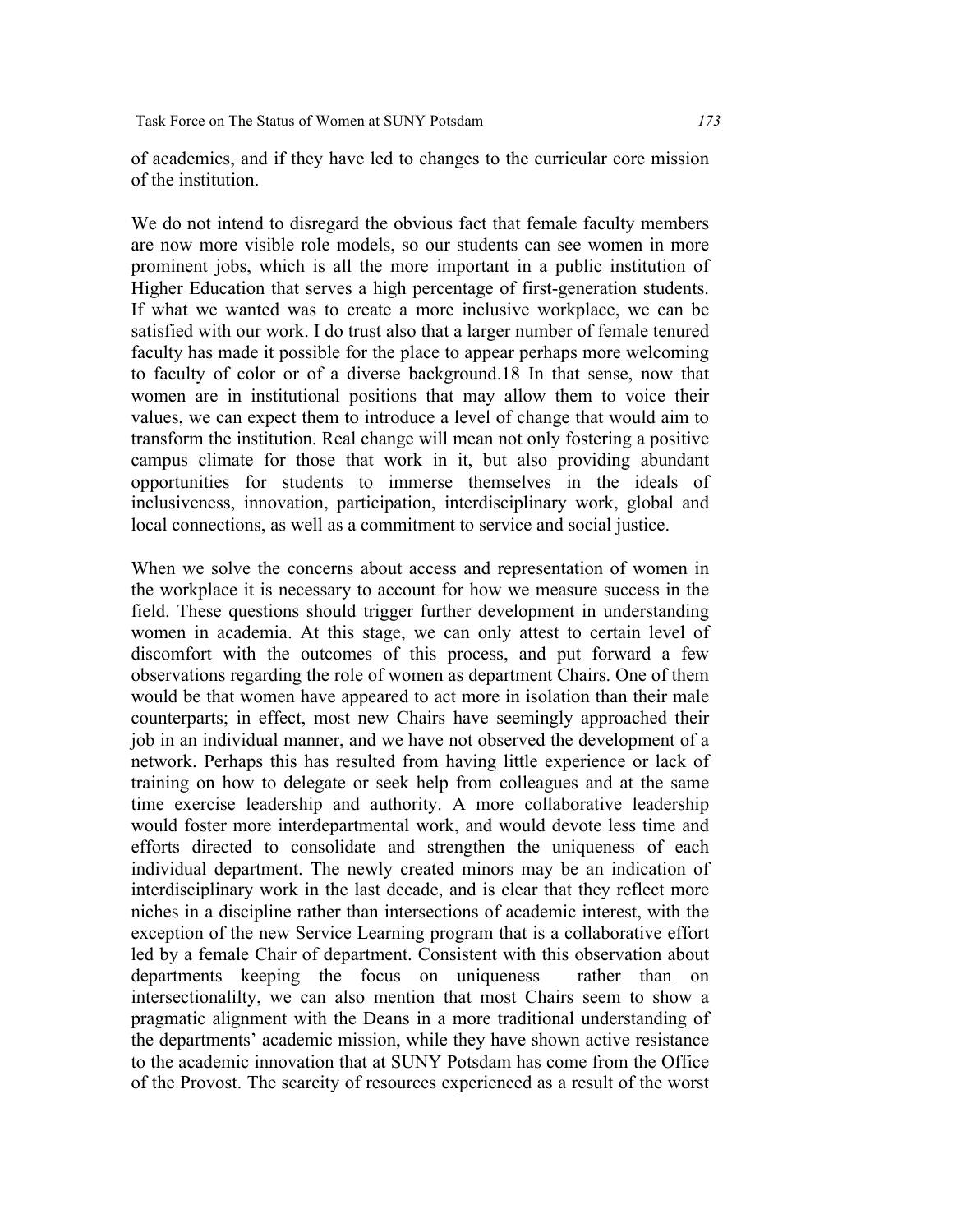economic crisis that the state of New York has seen in the last decades has without a doubt brought more stress to the position of department Chair than ever before; the institution must know that those women in leadership positions are acting as the best keepers of their departments' health and viability in a future that seem uncertain. It is apparent that the level of budget cuts and uncertainty that is now rampant in the SUNY system- in particular regarding the future funding of comprehensive colleges such as ours  $-$  is a tremendous challenge that can only be faced by presenting a cohesive and unified work supportive of an effective administration.

The question about leadership style has also been demystified now that we have 18 female department Chairs. Although most our colleagues have chosen to be more inclusive and collaborative in style, some of them act not much different than previous Chairs; they seem in need to probe that a job well done has come to completion without help, and prone to consult only the Dean they feel compelled to please. These are all routine practices that we have already criticized in many of the most authoritarian male Chairs. Is it that the departmental structure itself is conservative in nature and there is almost nothing that anyone can do to make it more porous and receptive to change? In effect, departmental structures impede the flow of effective and illuminating dialogue in Higher Education, they keep enforcing the walls, pushing us to focus always on the same questions instead of motivating us to ask different questions or to ask questions from different, alternative perspectives. According to Michael Berubé (2006)"Whenever universities fail to promote reasonable debate or to honor the injunction that every proposition is open to every kind of reasonable challenge, they are not serving the cause of intellectual independence" (p. 295). The questions of today and the visions of tomorrow are only to be found where intersection occurs, and that is outside the boundaries of departments.

Although one of the Task Force members became department Chair, one of them left the College promptly after our work was completed. And while our work had been successful, one of the consequences for the faculty members that engaged in this work was that, at least for a while, some of our colleagues thought that an alignment of the Task Force members with the administration was bound to happen. This was even reflected in comments by our local Union leaders at the time and reflected in a few very personal comments at the Women and Gender Studies meetings. The reason for this was that once the Preliminary Report was made public and accepted by the upper administration, we became involved in the particulars of making the changes a reality. Implementing the numerous changes did not require meetings of 15 people in one office anymore, but we had to divide the work, and were required to present, our recommendations in a public and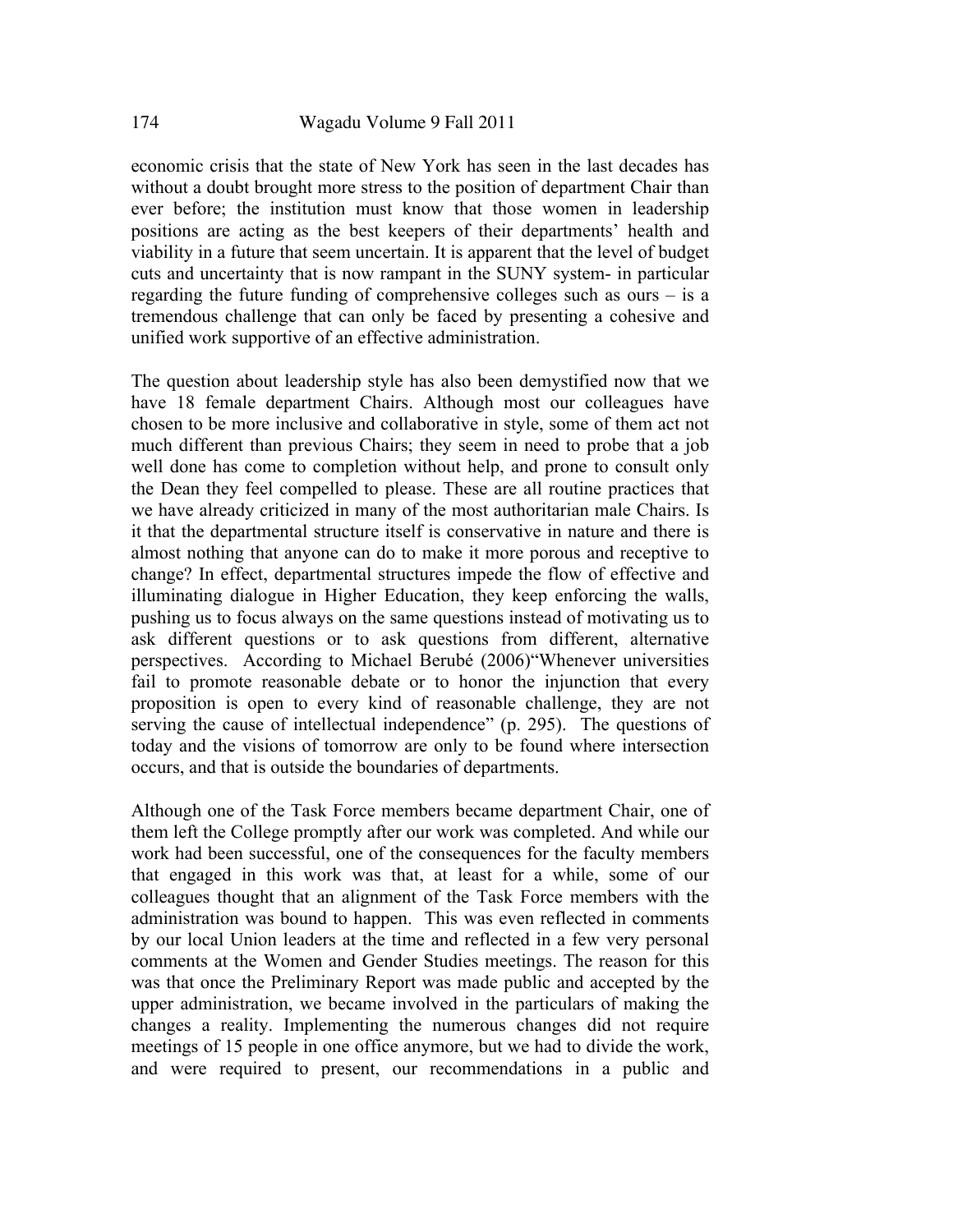professional manner. We held numerous meetings with the director of Human Resources or the Affirmative Action officer, the Institutional Research director, and more. Perhaps because as co-chairs we became the de facto representatives of the group and because we were busy and tired-off, we may have not done the necessary work to foster continuity of our endeavors and some distance was created among us and the new generation of feminist colleagues, who were now looking forward to fix the issues that had been left pending on our list of 12 problems to present to the administration. When our work began, prior to knowing how the administration was going to perceive our advocacy, we wanted to protect colleagues who were untenured at the time from any possible retaliation, and we decided official members of the Task Force had to be tenured faculty members. Many organizational and administrative changes had to become a reality and we did what was necessary, including difficult followup meetings with Deans and Chairs. Those meetings were backed-up by an administration that realized the necessity of the changes and had publicly committed to them. Later on, a proactive new Provost that made our agenda part of her own also embraced them. However, some of those meetings also may have influenced particular offices to personalize the push for change in the two of us co-chairs. We both then received several angry and disrespectful e-mails but we did not disclose them, nor did we go to file a claim at the time. We felt proud of our response. .

Those were two years of intense work for us, We were also in the last steps of the approval of the Women's and Gender Studies major proposal; numerous colleagues worked hard in the many drafts, and also in meetings facing resistance from powerful committees on campus. The concrete revisions of language day in and out, fell directly on us; we worked well together and we were happy doing it, but we were tired and overworked. By the time the WGS Major was approved in Albany19 many of the most enthusiastic core-faculty of the program had became Chairs of their own departments; and Anne Malone had been elected Chair of the Faculty Senate, position that she held until September of 2007, when she passed away. Though it might have appeared that we were navigating the experience with ease, it was indeed challenging at times, in particular when we felt isolated from our peers. More often than not, the level of competition was such that even when more spaces were available for women to move up in the institutional roles, the vying for leadership spaces was even harder than it was before.

As it happens, after some initial tension, we were also able to work amicably with a Union that only started speaking of gender issues at the state level, two or three years after we did our work locally,20but that Union now is locally led by a female colleague, and several feminist colleagues are or have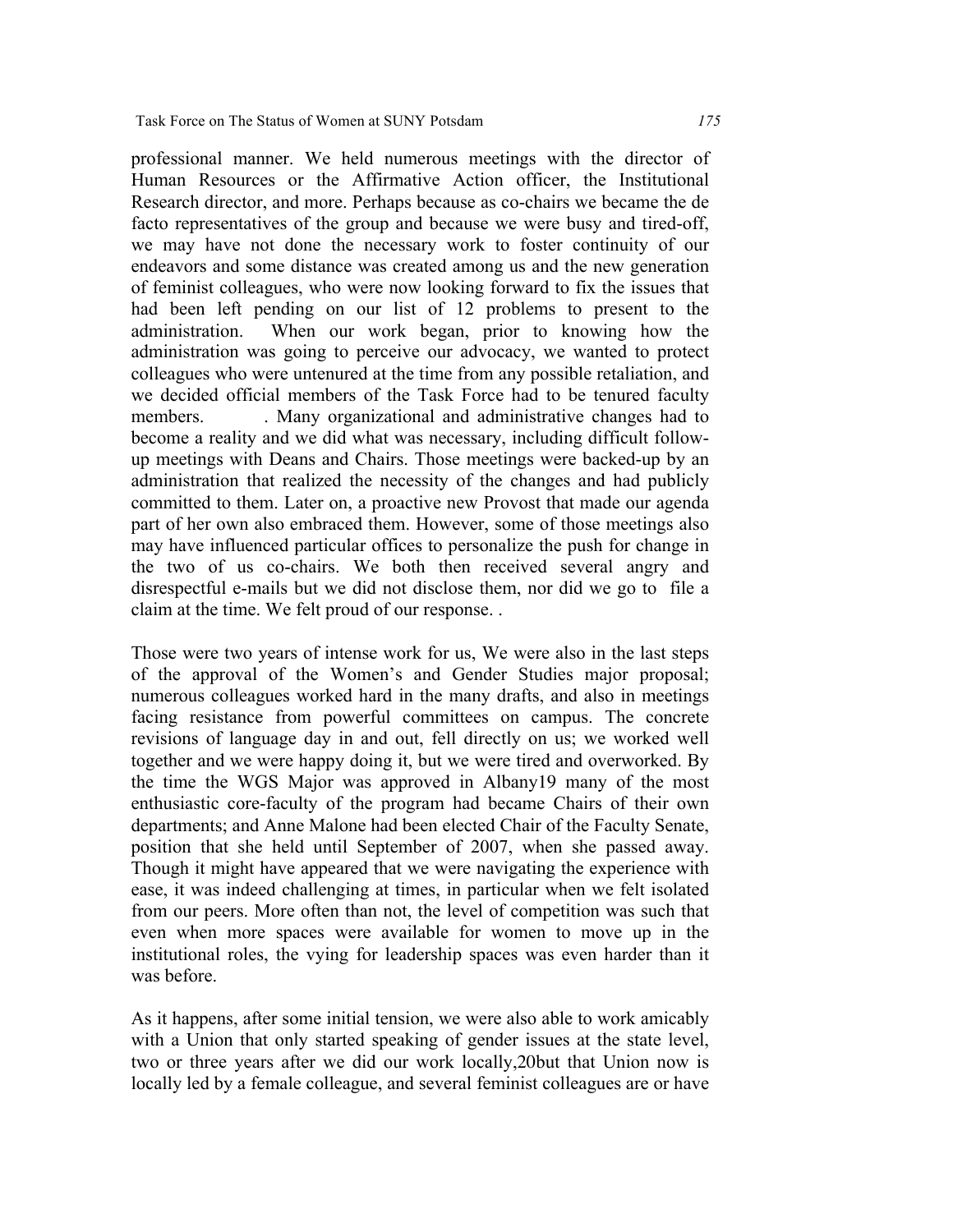been actively involved. Even taking into account the personal and professional costs that were endured, I must admit that we also gained respect among colleagues. This became apparent during the search for a new College President that took place in 2006 and we were consulted by formal committees as well as by colleagues in different groups, and women issues were part of the conversation with candidates. The new President entered our campus knowingly accepting that it had a vibrant faculty, and that it included many vocal women and men. The measure of our success is evidenced in the fact that all the thirteen recommendations presented in the Preliminary Report were addressed, and this resulted in tangible changes in the institution. The cultural transformation is concrete at all levels of the College. Those areas that continue to be problematic even after much improvement, such as the guidelines for tenure and promotion, we hope will be addressed again soon, and now we can also trust that the problems are less likely to issue from gender bias.

Are there gender issues to contend with at the institutional level in SUNY Potsdam today? Though we still have issues to contend with, most of them now have other markers. We now face as a group new conflicts in this new scenario. Emerging scholarship has been done recently about the topic of bullying in academia,21 but at the time we were unprepared to be bullied by a female colleague. Also, a decade ago, we could not have imagined how the scenario would change after having more women in leadership roles. According to Mickey Meece (2009, May 30)"we are supposed to be the nurturers and the supporters"(p. 1/7). It is difficult to say whether bullying takes place because a female Chair may perceive the presence of other women to be intimidating, because they perceive women that have exercised a level of leadership outside the department as competition, or if at some level the institutional culture forces female chairs to act in this fashion. Corliss Olson believes that "workplace bullying in Higher Education occurs, unchecked, because it is promoted by workplace structures, policies and procedures, [… that] include hierarchy and power differentials, supervisors who lack relevant training, and an unresponsive grievance process" She goes on to note that "the institution dismisses problems as personality conflicts they are powerless to resolve. Worst of all, they are unwilling to name the problem" (AFT p.5)

What we know is that bullying is never pleasant and our institution had fallen into the category of institutions that let bullying happen when longterm appointments went unchecked for decades.22Almost a decade later, will we women repeat those patterns of behavior and exclusionary practices that we once criticized in male, long-standing department Chairs. Is it that having no rotation of people in charge, no new ideas in play, no trying a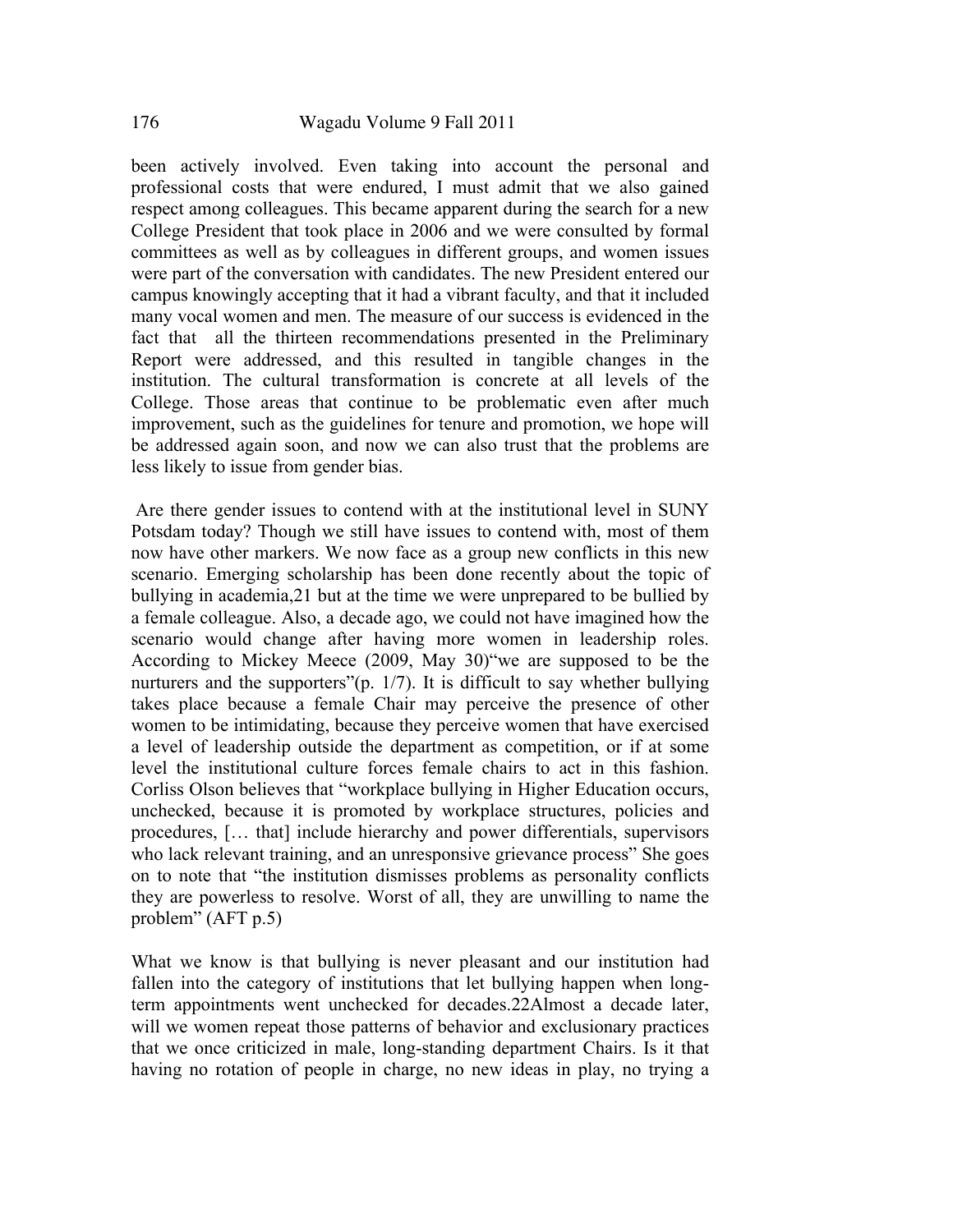different set of strengths becomes acceptable for an academic department when the chairperson is a woman? Having room for dissent is always good for a department, regardless of who is in charge. When we worked with the Task Force, we were not able to anticipate any of these concerns, in part because the complete absence of female faculty members in the position of department chairs at the time tainted our analysis to expect that women were to bring a complete change to the position itself.

There are many inconsistencies in the job description for department heads at public institutions,; and to the extent to which these mid-management positions are political it is extremely difficult to imagine how it would be possible to bring more accountability to the position. I refuse to accept the notion that in the end, the future of departments depends only and exclusively on the politics of the times, and that the change introduced by bringing women to the position would not really open opportunities for a more inclusive work in academia. This holds true even if academic departments, being the most conservative spaces in academia represent the last shield of a system that did not conceive of higher education institutions as places in which a systematic and bold exploration of unexpected intersections of the human experience would take place.

It is not that there is no longer a place for the traditional work of departments, it is obvious that our students need to study the traditions and paths that brought our knowledge to where it is today; it is not that the rigid compartment of disciplines representing specific perspectives does not narrow the focus on the subject of study and produces a deep understanding of it. The point here is not to negate the need for the senior faculty to exercise a professorial overview of how authoritative texts are replaced by new ones, or how the standards of tenure and promotion remain highly regarded by all. A fresh approach suggests that rather than trying to hold on to past practices, the academic department can be a fruitful place of change and innovation where periodical revision of curriculum allows for the past to be really examined and appreciated by confronting critics. Also, in this approach the department is a place that embraces the serious exploration of new challenges.

Departments must facilitate interdisciplinary work if they want to remain academically viable. It is not only that a world of instant communications facilitated by ever changing technology urges academia to be always up to date, and classrooms to respond to expectations created by social media. It is above all, that by observing the intricate connections of a phenomenon we find more complex answers or we can pose more adequate questions to the disciplines, and in turn our students will receive an education that will make them aware of ever changing scenarios of inquiry. At SUNY Potsdam, as in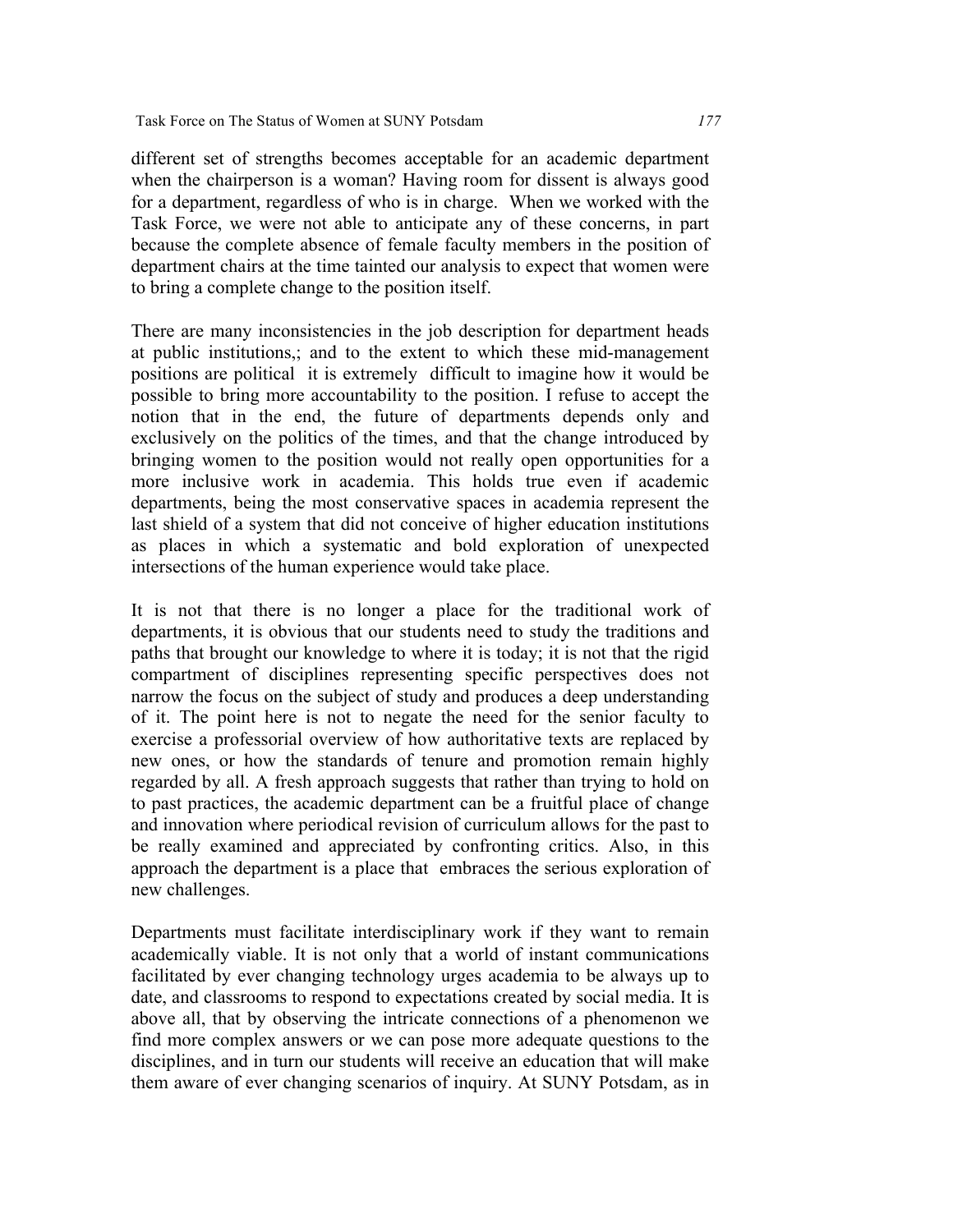most other places, Women's and Gender Studies has been one of the most vibrant spaces for nurturing interdisciplinary connections and many campus wide initiatives have seen the light because of those academic conversations that foster professional connections of faculty from different departments. More than 30 courses focused on gender created in the last two decades reflect demographic changes but are also a testimony to the acute eye for innovation that resides in those programs; there is no doubt that the interdisciplinary programs in general - and not only women's and gender studies – continue to bring change to academic institutions. It is there where colleagues explore new pedagogies —through, for instance open classrooms and team-teaching—, and where new trends in the disciplines flourish, allowing for renovations of departmental offerings to take place, to the benefit of students, faculty, and disciplinary studies.

Eager as we were to open access to the position of department Chair to women, when we were working on the Task Force I don't believe we saw it as it is, enthusiastic as we were about opening doors to those that had been denied access because of their gender identity. We may have equated women in the position of Chairs with the welcoming of new trends in the disciplines, diversification of faculty lines, collaboration among departments, support for interdisciplinary work and innovative teaching practices as we had seen them happen with WGS. To be fair, much change was brought to departments, and there are outstanding examples of some work developed in the last six years that reflect the new perspectives. This said, we underestimated the extent to which departments, embedded in the politics of an institution, must negotiate the multiple and intersecting departmental interests at play Chairs must report to Deans and have little or no access to direct contact to the upper levels of administration. Most of their negotiations then happen with their deans, and probably given the fact that women are still perceived as new to the position, the process of legitimization leaves little room for disagreement. Anecdotal evidence suggests that in most cases the new chair sees more the need to establish a good working relationship with a seasoned dean, than to actually respond to the needs or strengths of the department. It is possible to argue that perhaps Deans may not know all the facts of every single department, or they may need to resort to generalizations in order to do their job well; then the role of educating the Dean regarding their department's mission falls on Chairs, and it becomes a most significant part of their job. There are instances when perceptions of productivity and purpose clash with a particular dean's expectations, and in these cases it is necessary for a savvy chair to walk a tight rope to protect the interest of our students. One can understand how the need to vie for scarce resources would challenge the newcomers, regardless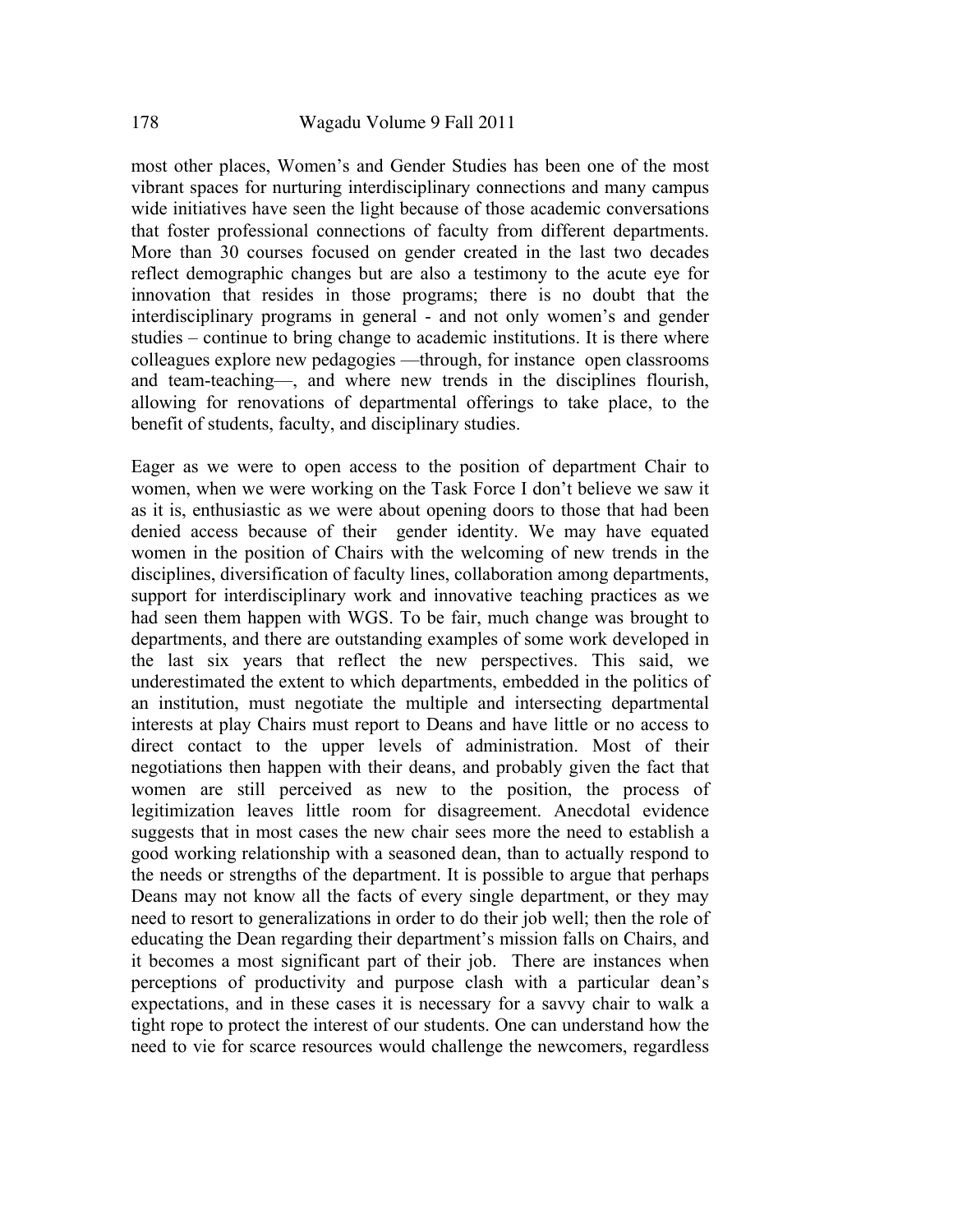Task Force on The Status of Women at SUNY Potsdam *179*

of their gender, and would place female Chairs at a disadvantage, in a long standing history of very little collaboration among departments.

All of the above, plus the perception that women may be less welcoming to criticism coming from other female colleagues than they are at tending to conservative senior faculty claims, contributes to the layers of complexity in the gender issues that operate in higher education. Paula J. Caplan (1992) advises we must also be "aware that the closer a woman gets to the top, the more people she is likely to encounter that are uncomfortable, or downright hostile, about her success" (p. 159).

It is perhaps difficult for feminists to find ourselves making some of the same assumptions traditionally made about women that now have positions that we have not been able to attain, such as believing that they got there "because they tell the men at the top what they want to hear or that they make no efforts on behalf of anyone other than members of the dominant groups"(Caplan, 159). It is unfair to both those that now are in positions of authority, as well to those of us who remain in the fieldwork of women's issues on campus, that the system would push our interest against each other, and use us to keep more institutional change at bay.

Until now, women in academia have been until now forced to see only a few women as exemplary role-models, treated as tokens, much as it continues to be the case with diverse faculty at our own institution; but at SUNY Potsdam, perhaps more rapidly than at other sister comprehensive colleges of SUNY, women are now unavoidable, and they are sustaining a presence that is arguable significant. In this regard, one can argue that the work of the Task Force on the Status of Women has been successful also because we can measure the change in percentages, and the change is significant; we can see a visible change in the perceived potential for women to move-up the ladder at all levels; from being hired, to being tenured, to becoming department chairs, to being promoted and receiving awards. Women have also been appointed to several mid-level administrative positions in the last six years. More importantly, all female chairs of departments are now institutionally perceived as doing as good a job as any of the previous chairs; there have not been any serious disappointments, nor there have been any visible mishaps prompting criticism. The Dean of Arts and Sciences has reportedly commented the positive change that female presence has made to the composition of the Arts and Sciences Council and the way we do business at the College.23

How persistent will their presence remain and how much impact in the curriculum will they make? All of that is a pending lesson that needs to be observed, nurtured, helped, and watched carefully. Jane Roland Martin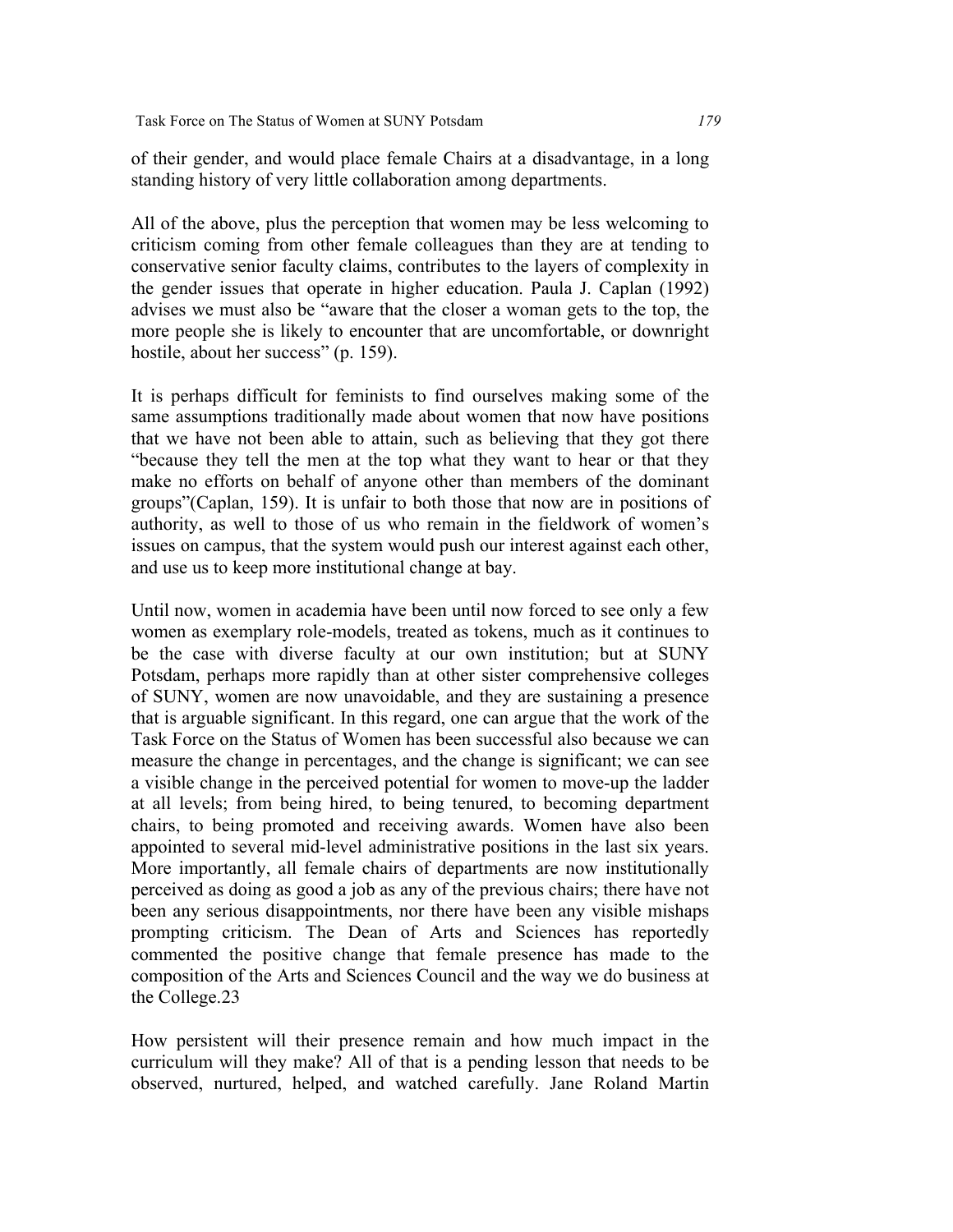(2000) notes how "so long as feminist scholars are not just estranged from women in the outside world but divided from other women in the academy, the prospects of transformation will remain dim. One of our first moves must therefore be to reconnect with one another"(p. 161). Much has been done, and we must be proud of the change that is visible, nevertheless, there are many more questions that a new generation of feminists must pose now in institutions such as ours.24 Annette Kolodny (1998) stresses that "we need new models of leadership for the new century and new models of shared governance. We need to reinvent consensus decision-making so that its inherent limitations – the tendency to suppress dissent and to level all contradictions – can be minimized" $(p. 51)$ . One can see that the work my colleagues and I did with the Task Force has brought changes to SUNY Potsdam, but the process is slow, gradual, and complex as Kolodny (1998) admits when she warns that we also " need to understand that the kind of leadership that can affect truly collaborative decision-making – involving faculty, staff, administrators, and governing boards – requires skills in which few academics have yet been trained "(p. 51).

In the end, the beauty of the work we have done in our generation, is that our feminist best practices have allowed for more women to become individuals, and individuals come to the workplace with their own set of values, their unique expertise, their ambitions, their political agendas. So, once gender issues stop being a common denominator, then each individual should be able to develop their own path, and pursue their own interest as they please, and as they can.

Because of our earlier work in building the Women's Studies Program, we knew that we wanted to represent the interest of all female faculty members across the board, as if we were all the same. Regardless of our differences, we were certain that the changes would benefit all of us. As Kathryn Corbett and Kathleen Preston (1998) assure, "if we think that this is easy, we fall into the misrepresentation that is at the heart of our oppression, that women are all alike" (p. 132). Our work in the Task Force on the Status of Women at SUNY Potsdam certainly has allowed more women to think of a career for themselves, and a few have already moved up to administrative positions in other institutions; our students now have role models that are less on the fringe of the institution than they were a decade ago. Perhaps, as bell hooks (2003) reminds us, many of us, "…tend to see the presence of conflict as threatening to the continuance of critical exchange and as an indication that community is not possible when there is difference," (p. 135) and we must learn how to accept the fact that the more inclusive an institution becomes, the more different perspectives and viewpoints will be allowed to circulate through halls. This is a challenge to all members of academia, but it becomes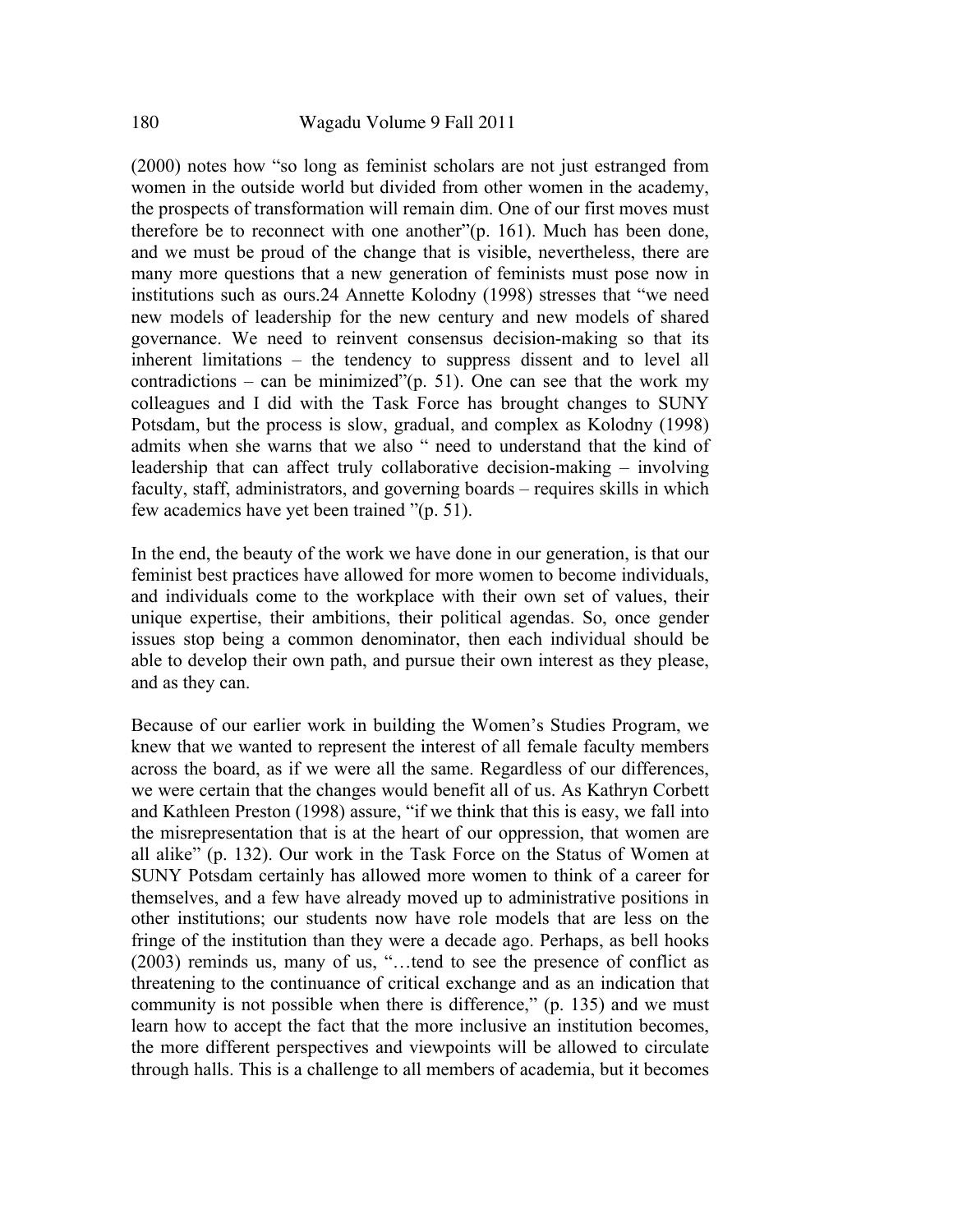more so to women, since we are recently coming out of the marginalized spaces that pledged commonality among a community of individuals without much possibility of agency. The situation has changed in small liberal arts colleges of public institutions such as ours, and still there is much more to be learned. Another positive element that we didn't plan, was that the commonality of females in more institutional roles created a space where the presence of a female Provost25 appears less threatening to the status quo, so that administrative position can also be relatively more effective.26

The work of the Task Force on the Status of Women opened the possibility for women to see themselves as more of an intrinsic component of SUNY Potsdam; an institution that educates mostly first generation students for whom experiencing inclusiveness will mark their social mobility more than any content we could teach them. Martha C. Nussbaum (1997) points out that to teach first generations is a highly complex task that "requires learning about racial, ethnic, and religious difference [and] about the history and experience of women [as well] gaining a reflective understanding of human sexuality. And it requires learning how to situate one's own tradition within a highly plural and interdependent world"(p. 298). Thus, even if in a few cases we may be unsatisfied with the politics of the process, we think that most colleagues now see themselves as part of a stream changing the institution for the better. This stream is now more inclusive, and diverse, and sees education as an exercise on democracy and social justice that motivates students to graduate with 'the ability to think critically, to examine themselves, and to respect the humanity and diversity of others" (Nussbaum p. 300). Inadvertently perhaps, the political in the workplace has become very personal for few of us. The great reward for us members of the Task Force has been the long lasting alliances with a larger community we formed while doing this work, and, at the end point of the experience, the satisfaction of finding oneself whole, with a professional persona consistent with one's own scholarship, and our feminist commitment to service and social justice.27

## REFERENCES

Berubé, M. (2006). *What's Liberal about the Liberal Arts? Classroom Politics and "Bias" in Higher Education*. New York: Norton Publishers.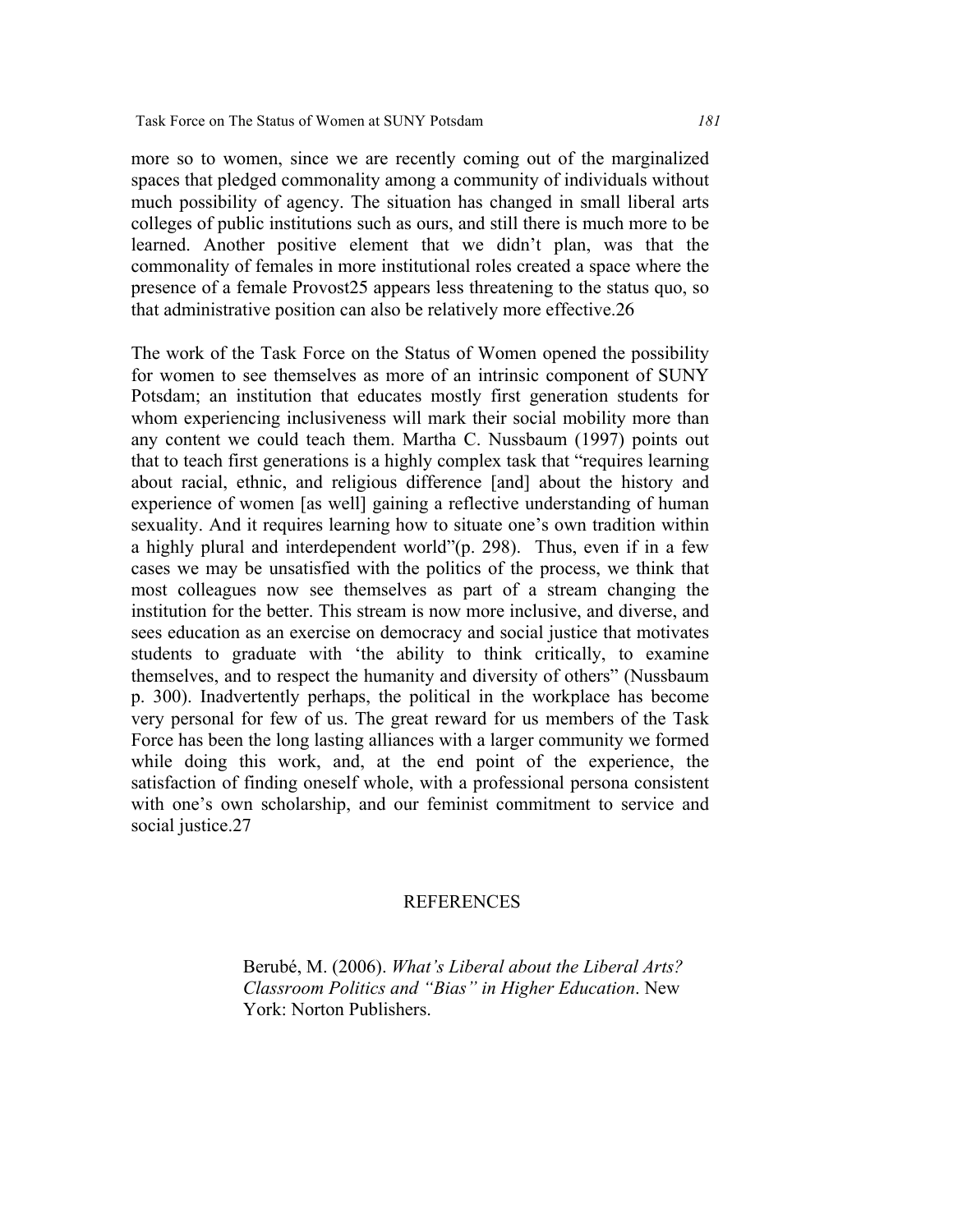Caplan, P. J. (1992). *Lifting a Ton of Feathers: A Woman's Guide to Surviving in the Academic World*. Toronto: University of Toronto Press.

*Connection: The SUNY Potsdam Women's Studies Newsletter* (Fall 2004).

Corbett, K. & Preston, K., (1998). *From the Catbird Seat. A history of Women's Studies at Humboldt State University: 1971-1996*. Arcata, CA, Humboldt University Press.

hooks, b. (2003). *Teaching Community: A Pedagogy of Hope*. New York: Routledge.

Kolodny, A. (1998). *Failing the Future. A Dean Looks at Higher Education in the Twenty-first Century*. Durham, NC: Duke University Press.

Lewin*,* T. ( 2005, May 18). University of California Faulted on Hiring of Women. *The New York Times*.

Martin*,* J. R.*,*(2000). *Coming of Age in Academe: Rekindling Women's Hopes and Reforming the Academy*. NewYork: Routledge.

Meece, M. ( 2009, May 30). Backlash: Women Bullying Women. *The New York Times*.

*MLA Task Force on the Status of Women in the Profession.* (2009).Standing Still: The Associate Professor Survey.

Nussbaum, M. C. (1997). *Cultivating Humanity. A Classical Defense of Reform in Liberal Education,* Cambridge, MA: Harvard University Press.

*NEA Higher Education Advocate.* (Spring 2009). Vol 26(4): 5-6

Olson, C. (2009, May/June). Is Higher Education Soft on Workplace Bullies? AFT *On Campus*.

*Preliminary Report on the Status of Women at SUNY Potsdam* (2001). SUNY Potsdam FactBook.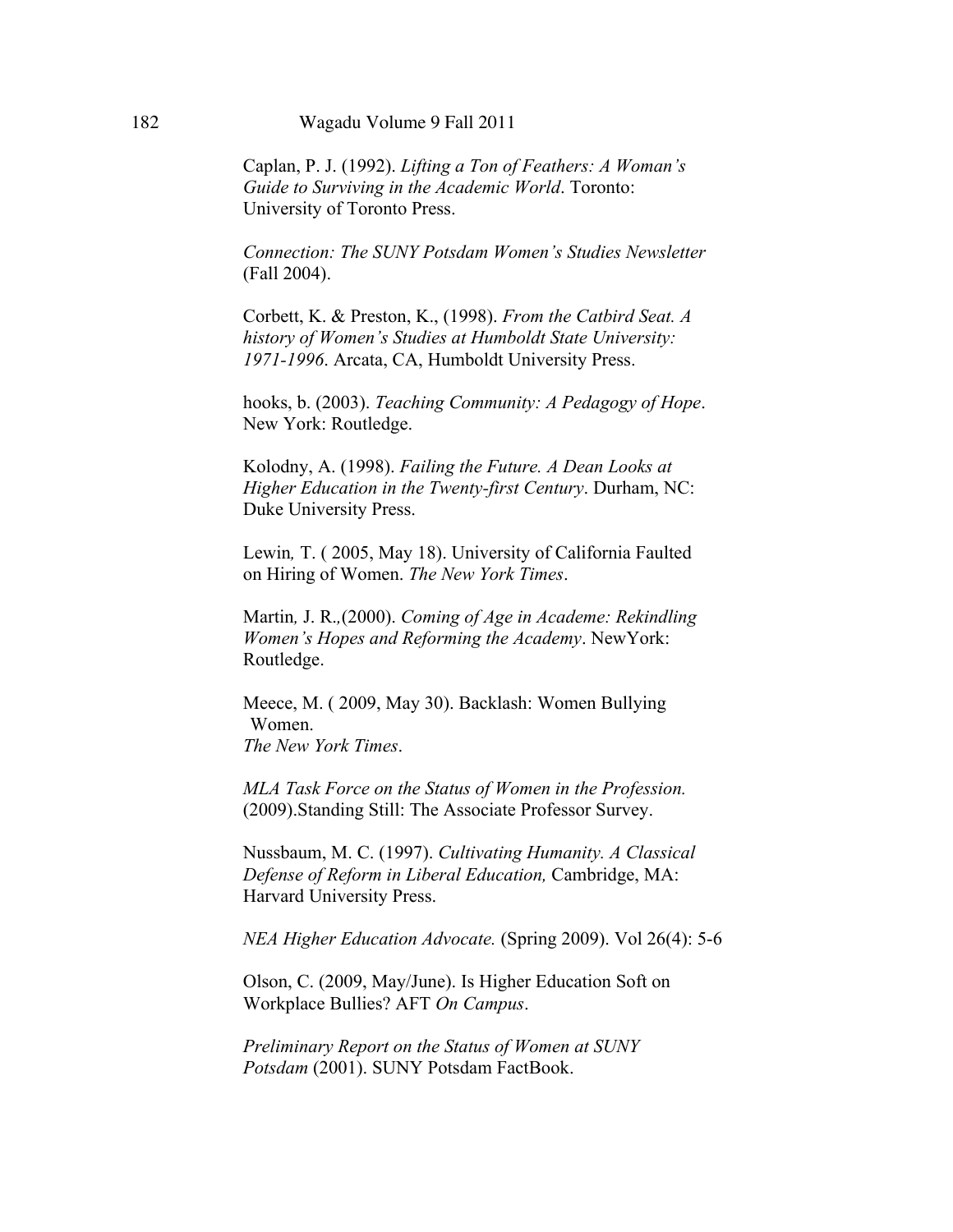The UUP Gender Equity Project. (2004, January 16). *The Chronicle of Higher Education.*

Wilson, R. (1999, December 3). An MIT Professor's Suspicion of Bias Leads to a New Movement for Academic Women. *The Chronicle of Higher Education.*

<sup>&</sup>lt;sup>1</sup> Liliana Trevizan, Ph.D., is a Professor in the Modern Languages Department at SUNY Potsdam.

<sup>&</sup>lt;sup>2</sup> John Fallon III, President of the College in September of 2000 appointed a Task Force on the Status of Women at SUNY Potsdam and a 55 page *Preliminary Report* was presented to the President on October 11, 2001. A copy of that Report can be found at the Crumb Library in SUNY Potsdam.

Members of the *Task Force* were Nelly Case, Holly Chambers, Nancy Dodge-Reyome, Marilyn Fayette, Anjali Misra, Ramona Ralston, Nancy Rehse, Mary Shepperds, Pat Whelehan, and Anne Righton Malone and Liliana Trevizan, who co-chaired the committee.

<sup>&</sup>lt;sup>3</sup> According the US Department of Education the number of full-time women faculty in public institutions has increased by 87% since 1989-90, most of it in PhD granting and AA institutions, while the BA+ institutions – of which we are part – show a net increase of 28.4%. (See *NEA Higher Education Advocate,* Vol 26, No. 4 (Spring 2009): 5-6

 $^{\text{\tiny 2}}$  WagaFallsrREEdAreSiplointtod thet Conlibreerin Srepthathhe ofra000 inpfanintsdia TAsK/Forc2.b%therStatusfof RMnanerfactulty.  ${\bf SubYM}$ Pptsdasnormank $5$ is pa $g$ e9P $\nu$ e $b$ i $m$ B $\ell\nu$ peReyrent. Whe preastentalstosth $gg$ Pstexikkarting hoxtothas b $b$ n2phPes AvithptyroNtGHS  $\,$ Report can be found at the Crumb Library in SUNY Potsdam.

Members of the *Task Force* were Nelly Case, Holly Chambers, Nancy Dodge-Reyome, Marilyn Fayette, Anjali Misra, Ramona Ralston, Nancy Rehse, Mary Shepperds, Pat Whelehan, and Anne Righton Malone and Liliana Trevizan, who co-chaired the committee.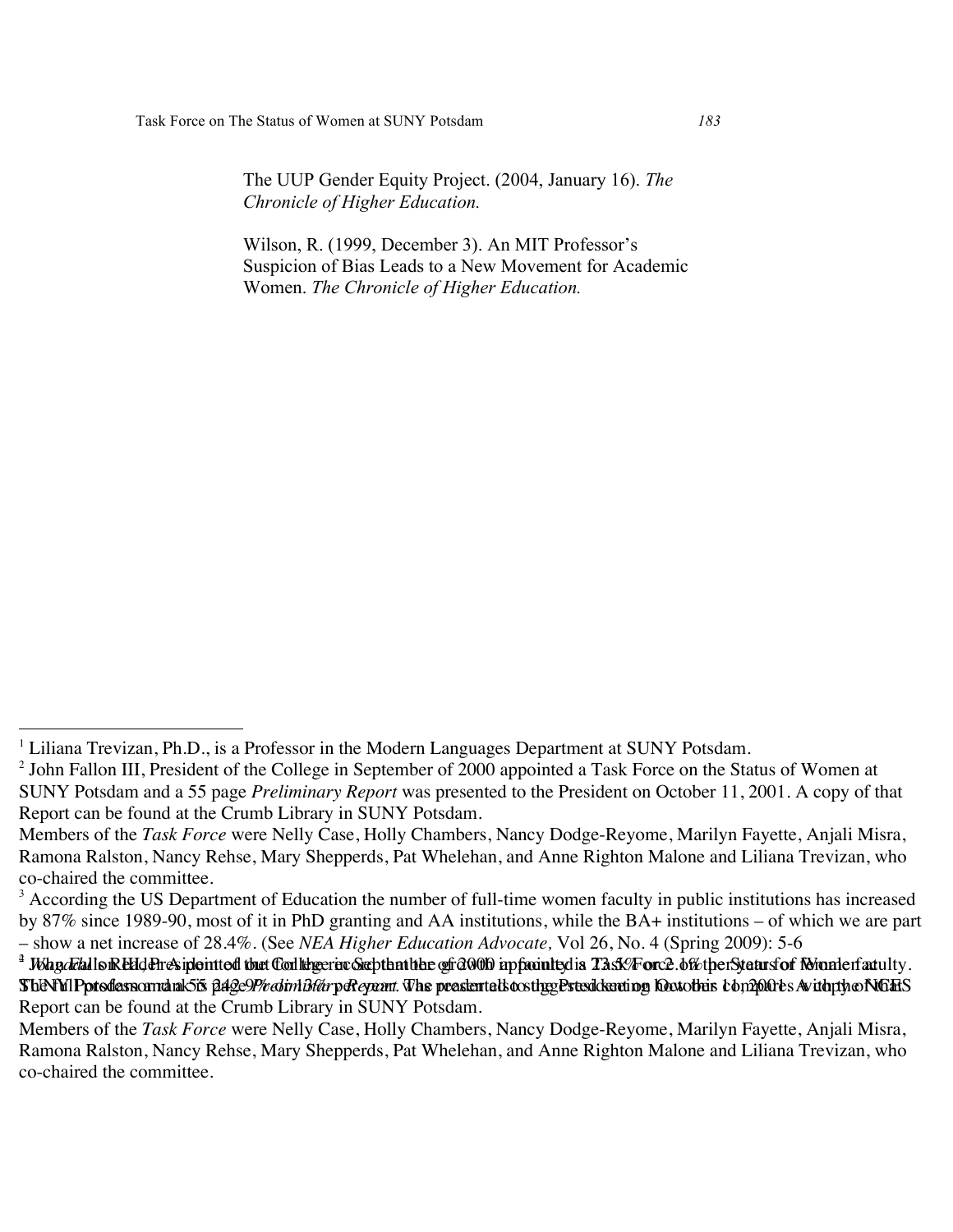<sup>3</sup> According the US Department of Education the number of full-time women faculty in public institutions has increased by 87% since 1989-90, most of it in PhD granting and AA institutions, while the BA+ institutions – of which we are part – show a net increase of 28.4%. (See *NEA Higher Education Advocate,* Vol 26, No. 4 (Spring 2009): 5-6

<sup>4</sup> *Wagadu'*s Reader A pointed out for the record that the growth in faculty is 23.5% or 2.1% per year for female faculty. The full professor rank is 242.9% or 13% per year. The reader also suggested seeing how this compares with the NCES data on the number of women in these categories over the same period. Reader A also suggested this is "important in making the case that the Task Force did better than the rest of the nation at creating a good academic community." However, the only available data at the NCES is the characterization of faculty during the years 1992, 1998, 2003, in which the raw numbers (in thousands) are 176, 203, 261; while the general growth in the rank in those years went from 161 to 194, a 3,67% (no data on male-female was found here). I appreciated and was intrigued by the reader suggestion; yet my background - in literary and cultural studies, as well as in feminism, - explains my interest in offering a reading of our experience from a feminist perspective,

 $5$  The School can show a 50% male/female ratio overall teaching faculty when they add the temporary instructors, where a larger number of female adjuncts 'make-up' the sum. This taken from the SUNY Potsdam FactBook, 2009.

 $6$  Department Chair Breakdowns, according to Kathy Perry (HR, e-mail  $10/15/09$ ): Arts and Sciences: 8 females, 9 males; Education: 6 females, 2 males; Music: 2 females, 2 males. This is taken from a direct e-mail from Ms. Kathy Perry, HR director, at SUNY Potsdam (10/17/2009).

<sup>7</sup> See "An MIT Professor's Suspicion of Bias Leads to a New Movement for Academic Women," by Robin Wilson in The Chronicle of Higher Education, December 3, 1999, which also made available the full text of the MIT report in its website.

# <sup>8</sup> From the 'Preamble" of the *Preliminary Report* (2001):1

<sup>9</sup> *Improving the Campus Climate for Women faculty and professionals, a* Four-College Forum on the status of Women at St. Lawrence University took place in the SLU campus in October 4, 2002 and it provided the first opportunity for us to disseminate our work beyond our own campus. We careful prepared each presentation, and invited members of the Legal Advocacy Fund of NYS AAUW to support us in public. We also asked Marie Reagan, elected Town Council member and the President of the local AAUW to welcome guests. The forum was very formal in all aspects, widely attended, and well publicized.

<sup>10</sup> A *Four-College Forum on Improving the Campus Climate for Women in Academia* took place in November 19th of 2004 at SUNY Potsdam. The event was co-sponsored by the Task Force on the Status of Women, the Women's Studies Program, and St. Lawrence branch of AAUW. Most Deans, and many faculty members from the other three local universities attended the panel, including the President of Clarkson U, and our own President. Panelist were: Margaret Kent Bass and Danielle Egan from St. Lawrence University, Janice Robinson and Karen Spellacy from SUNY Canton, Mary Graham and Ruth Baltus from Clarkson University, and Provost Margaret Madden and Liliana Trevizan for SUNY Potsdam, while Anne Malone acted as moderator. Susan Sontog-Hearty, Legal Advocacy Fund Vice president for the New York State AAUW also presented an overview of their work in support of equity for women in academia. President Fallon said at that occasion: "Strong female campus leaders do make changes on campus and these changes are good for all of the people and the entire institution." This statement is remarkable, if we consider that is only in May of 2005, three years later, that the President of Harvard, Lawrence Summers, announced that the university was going to spend at least \$50 million in the decade to hire and retain more women, which was also the year when the UC report was made public. (See *The New York Times*: University of California Faulted on Hiring of Women by Tamar Lewin, May 18, 2005.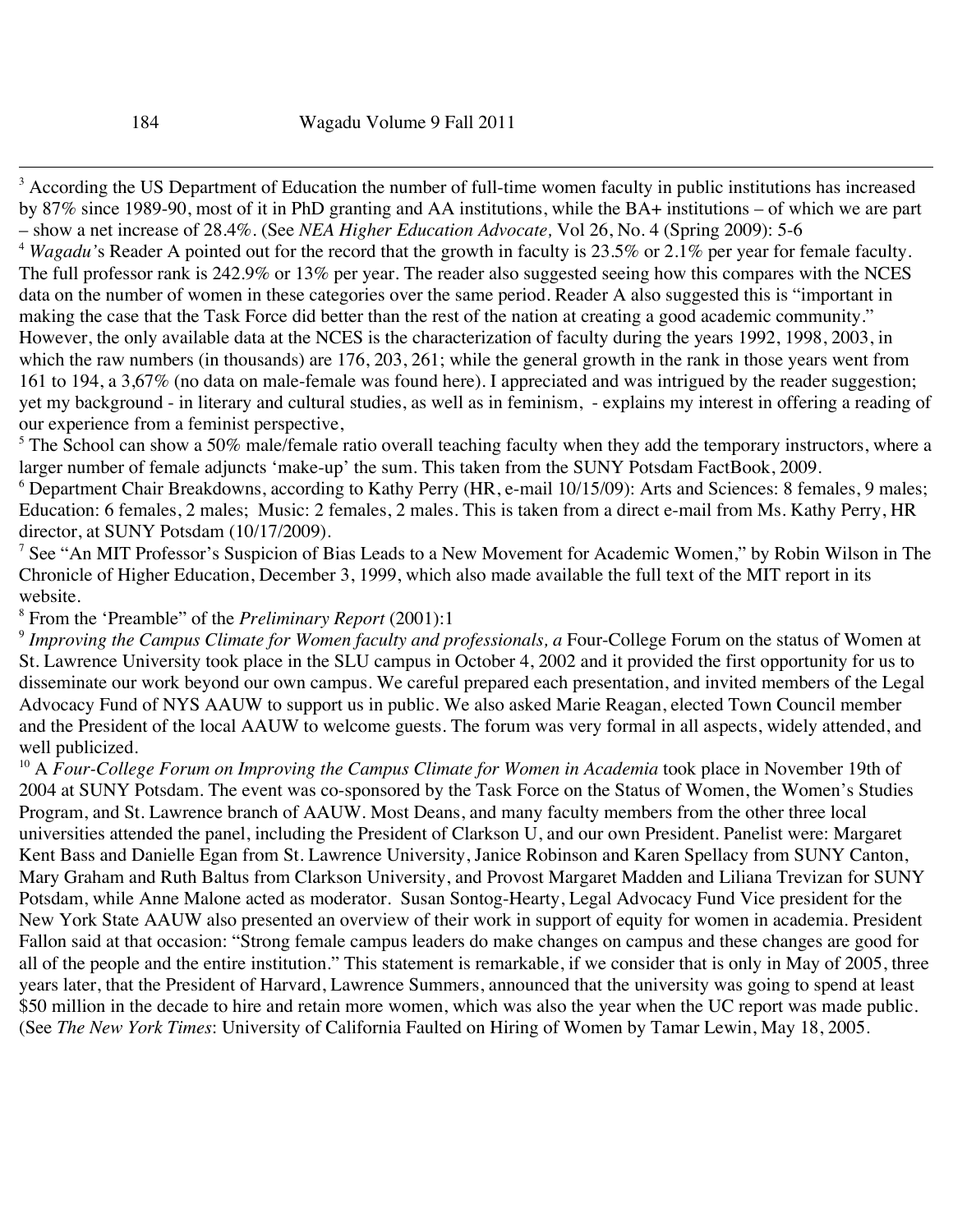<u>.</u>

At the same forum we were able to report that 'of the College's 27 academic departments, eleven (11) were chaired by a female faculty: eight in the School of Arts and Sciences, one (1) in the Crane School of Music, and two (2) in the School of Education."(See *Connection The SUNY Potsdam Women's Studies Newsletter, Fall 2004).*

<sup>11</sup> A *Campus Climate Forum on Family Friendly Workplace Policies* took place on April 5, 2005 at 4:00 in the  $8<sup>th</sup>$  floor of Raymond Hall. It was organized by the Task Force on The Status of Women, co-sponsored by the Women's Studies Program, the St. Lawrence branch of the AAUW, and introduced by Anne Malone and Liliana Trevizán as 'based on Strachan and Burgess (1998) definition of 'family-friendly workplace;" in which we wanted to bring back an important issue presented in our original letter that had been left out in the "charge' we received from the President. A lack of policy was creating disparity among faculty. Panelists were Heather Sullivan-Catlin, Sheila McIntyre, Janet Schulenberg, Lynn Hall, and Bethany Usher, all recently tenured faculty members continued to work on it with HR, members of the Task Force, and Provost Madden that took leadership in order to produce a policy for the College.

 $12$  We invited Professor of Law Isabel Marcus from the U at Buffalo in March of 2000, and a private appointment with our President was part of the agenda we prepared for her, as well as a working luncheon with interested faculty that was paid by his Office. Our administration was well aware that Evvie Curry, the NYS LAF VP for AAUW had agreed to introduce our Preliminary Report to the press as she did, just before the President's response to it.

 $13$  Provost Madden expressed this at her presentation at the already mentioned November  $19<sup>th</sup>$  2004 Forum, she has since repeated in various venues, including at the Cortland conference on *Succeeding as Women in Higher Education*, October 23-25, 2009.

<sup>14</sup> The St.Lawrence Co. branch of the American Association of the University Women.

 $15$  Vivian Ng, Iris Berger, Marjorie Prize, and other colleagues from the Women's Studies programs at both the University at Albany and Buffalo that we met at the monthly meetings at SUNY Albany provided important support and inspiration. 16

<sup>17</sup> I must recognize that it was this direct question from *Wagadu* Reader A that forced my reflection to be more specific in this point.

 $18$  I am not discussing race issues at SUNY Potsdam in this paper, a complex issue that deserves much attention and in which the College has not made the same progress. Nevertheless, I can mention that women and feminists are aware of the big race gap that exists, and have been at a minimum supportive of diversity. The Women's and Gender Studies major, e.g. requires students to take at least one class marked as "multicultural," a designator that College-wide we don't have.

<sup>19</sup> A Major in Women and Gender Studies at SUNY Potsdam was approved by SUNY Albany April 25<sup>th</sup> of 2006; the Program had existed since 1992 and also it had a robust WS minor ever since.

<sup>20</sup> Our NYS UUP produced its first document on gender *The UUP Gender Equity Project* appearing in The Chronicle of Higher Education on 1/16/2004, where they expected to start collecting data by June of 2004. This was the result of having hired Professor Mary Gray in 2002 as a gender consultant. UUP representatives, all male at the time, visited our campus and asked for feedback, but they had not read our report of 2001, and were not really interested in our experience or feedback at the moment. It is commendable that the UUP project generated interest and is now a most valuable source for advancement of women in the profession. The UUP Gender Inequity / Salary Inequity Study Poster session presented at the SUNY Cortland Conference on Succeeding as Women in Higher Education (October 23-25, 2009) by Kathleen Burke and Jamie Dangler was an exceptionally meticulous and important study, that hopefully s going to get the attention it deserves, perhaps even by the current SUNY Chancellor, Nancy Zimpher, who vowed to pay attention to the issues. <sup>21</sup> "Is Higher Education Soft on Workplace Bullies?" AFT *On Campus*, May/ June, 2009: 5.